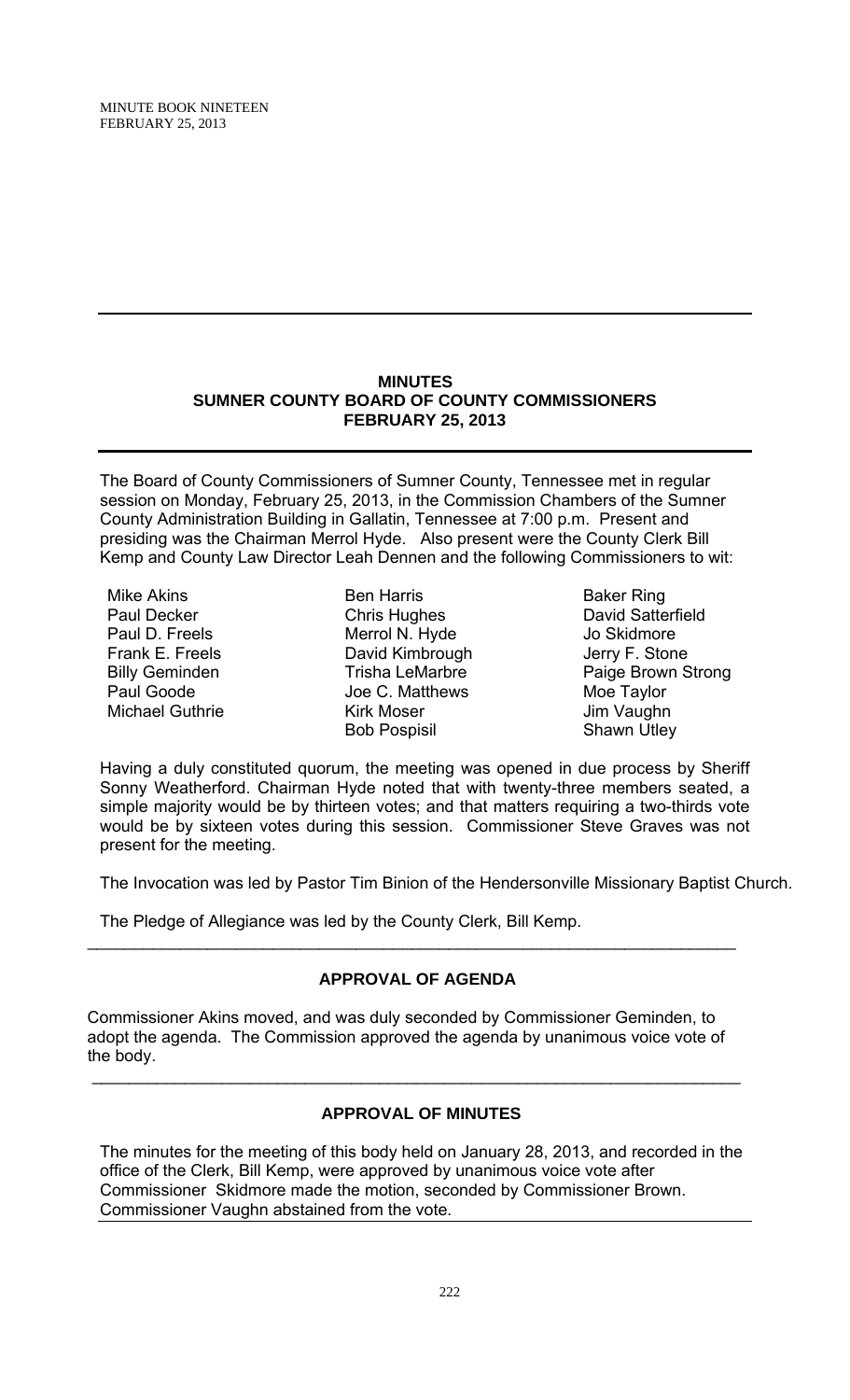### **RECOGNITION OF THE PUBLIC**

 Chairman Hyde opened the floor to allow the public to speak concerning any matter on the agenda. With no one wishing to speak, recognition of the public was closed.

 $\mathcal{L}_\text{max}$  and  $\mathcal{L}_\text{max}$  and  $\mathcal{L}_\text{max}$  and  $\mathcal{L}_\text{max}$  and  $\mathcal{L}_\text{max}$  and  $\mathcal{L}_\text{max}$ 

#### **REPORT OF THE CHAIR**

Commissioner Vaughn read the following resolution into the record:

#### **A RESOLUTION HONORING KYLE DEGROOD**

**WHEREAS,** Mr. Kyle DeGrood has earned his Eagle Scout Badge, the highest award a scout can achieve, by building a natural playground at College Heights Baptist Church in Gallatin, Tennessee to be used by children of the area; and

 **WHEREAS,** Kyle DeGrood progressed through the ranks starting as a Tenderfoot, Second Class, First Class, Star, Life and Eagle earning twenty-one merit badges, served as a troop leader for his community and successfully completed an Eagle Scout board of review; and

**WHEREAS,** Mr. DeGrood, by completing his Eagle Scout project, has entered the top levels of scouting and should be commended for his hard work, leadership, dedication and commitment to our community.

**NOW, THEREFORE BE IT RESOLVED** by the Sumner County Board of County Commissioners meeting in regular session on this the  $25<sup>th</sup>$  day of February, 2013, that this body does hereby congratulate Mr. Kyle DeGrood for his outstanding achievements and wishes him future success; and

**BE IT FURTHER RESOLVED** that this resolution is to be spread on the minutes of this body and the Clerk is to furnish a copy of this resolution to the Kyle DeGrood.

Upon motion of Commissioner Vaughn, seconded by Commissioner Stone, Chairman Hyde declared the resolution honoring Mr. DeGrood approved by unanimous voice vote of the body.

Commissioner Vaughn read the following resolution into the record:

## **A RESOLUTION HONORING NATHANIEL JAMES GETTINGS**

 $\mathcal{L}_\text{max} = \mathcal{L}_\text{max} = \mathcal{L}_\text{max} = \mathcal{L}_\text{max} = \mathcal{L}_\text{max} = \mathcal{L}_\text{max} = \mathcal{L}_\text{max} = \mathcal{L}_\text{max} = \mathcal{L}_\text{max} = \mathcal{L}_\text{max} = \mathcal{L}_\text{max} = \mathcal{L}_\text{max} = \mathcal{L}_\text{max} = \mathcal{L}_\text{max} = \mathcal{L}_\text{max} = \mathcal{L}_\text{max} = \mathcal{L}_\text{max} = \mathcal{L}_\text{max} = \mathcal{$ 

 **WHEREAS,** Mr. Nathaniel James Gettings, has reached the level of Eagle Scout, the highest award a Boy Scout can receive; and

 **WHEREAS,** Nathaniel attained this honor by earning twenty-one merit badges, serving as a troop leader for his community and successfully completing an Eagle Scout board of review; and

**WHEREAS,** Nathaniel, for his project, restored a Civil War era family cemetery in Greenbrier, Tennessee, by removing all overgrown vegetation, raising funds to replace an old fence and hiring a conservator to repair/restore any damaged tombstones.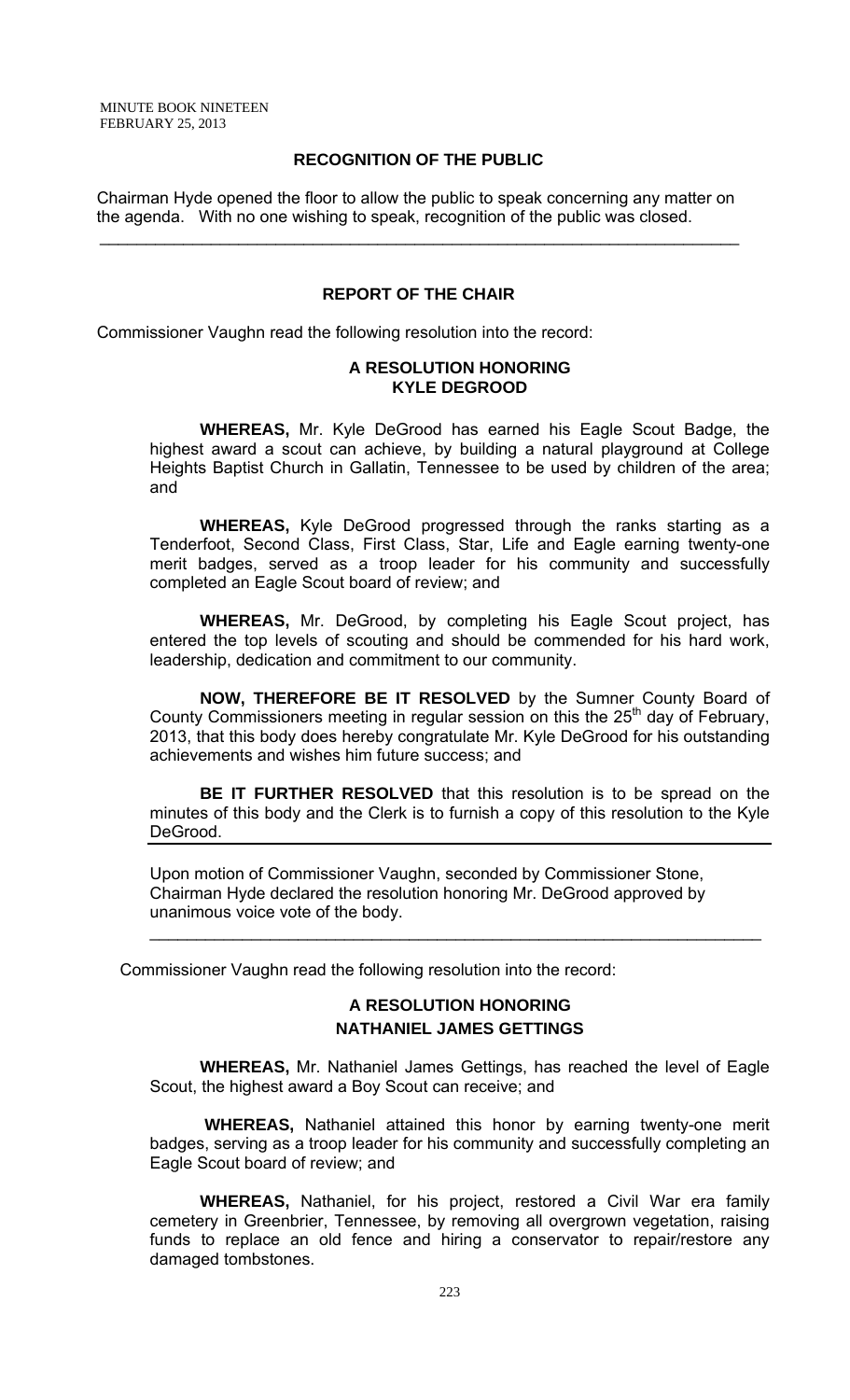**NOW, THEREFORE BE IT RESOLVED** by the Sumner County Board of County Commissioners meeting in regular session on this the  $25<sup>th</sup>$  day of February, 2013, that this body does hereby congratulate Mr. Nathaniel James Gettings for his outstanding performances and wishes him future success; and

**BE IT FURTHER RESOLVED** that this resolution is to be spread on the minutes of this body and the Clerk is to furnish a copy of this resolution to the Mr. Nathaniel James Gettings.

Upon motion of Commissioner Vaughn, seconded by Commissioner Brown, Chairman Hyde declared the resolution honoring Mr. Gettings approved by unanimous voice vote of the body.

County Executive Anthony Holt read the following resolution into the record:

### **A RESOLUTION HONORING MR. TOM TUCKER**

 $\mathcal{L}_\text{max} = \mathcal{L}_\text{max} = \mathcal{L}_\text{max} = \mathcal{L}_\text{max} = \mathcal{L}_\text{max} = \mathcal{L}_\text{max} = \mathcal{L}_\text{max} = \mathcal{L}_\text{max} = \mathcal{L}_\text{max} = \mathcal{L}_\text{max} = \mathcal{L}_\text{max} = \mathcal{L}_\text{max} = \mathcal{L}_\text{max} = \mathcal{L}_\text{max} = \mathcal{L}_\text{max} = \mathcal{L}_\text{max} = \mathcal{L}_\text{max} = \mathcal{L}_\text{max} = \mathcal{$ 

 **WHEREAS,** Mr. Tom Tucker, after an outstanding career that spanned over thirty-five plus years, is retiring as the Director of Development Services for the city of Goodlettsville; and

**WHEREAS**, Mr. Tucker, a Vietnam veteran, was a reservist in the 434<sup>th</sup> Tactical Fighter Squadron and a long-term Young Eagles Flight Leader for Experimental Aircraft Association; and

**WHEREAS,** Mr. Tucker studied engineering and applied science at the University of Maryland and Indiana University where he received his Bachelor of Science degree, earned an M.B.A. from the Indiana University Graduate School of Business, and further accomplished post-graduate studies; and

**WHEREAS,** Mr. Tucker has had worldwide experience in new business development in numerous countries throughout Europe and North Africa, and has been an outstanding leader, using his exceptional skills for business recruitment while working hard to retain and expand existing industry and improve workforce development programs offered at local universities and colleges; and

**WHEREAS,** Mr. Tucker has been married to his wife, Janet, for over forty years, is the father of two, and has been active in his community through church and various community organizations further serving others.

**NOW, THEREFORE BE IT RESOLVED** by the Sumner County Board of County Commissioners meeting in regular session on this the  $25<sup>th</sup>$  day of February, 2013 that this body does hereby acknowledge Mr. Tucker's many contributions to our county and the city of Goodlettsville, and express our appreciation for the integrity and dedication he has shown throughout his career; and

**BE IT FURTHER RESOLVED** that this resolution shall be spread on the minutes of this body and the Clerk is to furnish a copy of this resolution to Mr. Tom Tucker.

Upon motion of Commissioner Matthews, seconded by Commissioner LeMarbre, Chairman Hyde declared the resolution honoring Mr. Tucker approved by unanimous voice vote of the body.

 $\mathcal{L}_\mathcal{L} = \mathcal{L}_\mathcal{L} = \mathcal{L}_\mathcal{L} = \mathcal{L}_\mathcal{L} = \mathcal{L}_\mathcal{L} = \mathcal{L}_\mathcal{L} = \mathcal{L}_\mathcal{L} = \mathcal{L}_\mathcal{L} = \mathcal{L}_\mathcal{L} = \mathcal{L}_\mathcal{L} = \mathcal{L}_\mathcal{L} = \mathcal{L}_\mathcal{L} = \mathcal{L}_\mathcal{L} = \mathcal{L}_\mathcal{L} = \mathcal{L}_\mathcal{L} = \mathcal{L}_\mathcal{L} = \mathcal{L}_\mathcal{L}$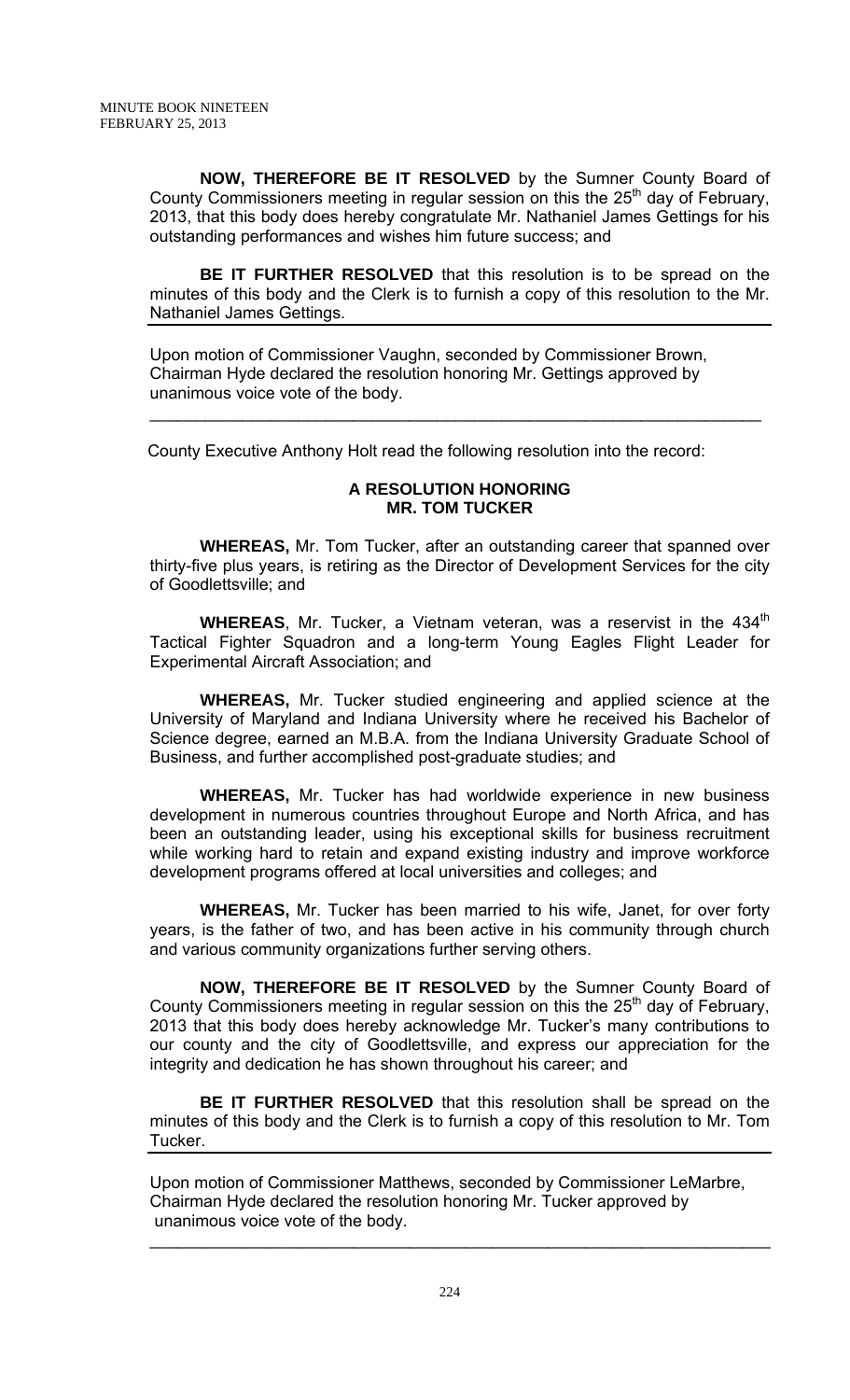### **CONSENT AGENDA**

Commissioner Akins moved, seconded by Commissioner Harris, to approve the following items on the Consent Agenda.

### **1302-04 A RESOLUTION APPROPRIATING \$4,190.00 FROM COUNTY GENERAL UNASSIGNED FUND BALANCE FOR COMMUNICATION EQUIPMENT FOR EMERGENCY MANAGEMENT AGENCY**

**BE IT RESOLVED** by the Sumner County Board of County Commissioners meeting in regular session on this the  $25<sup>th</sup>$  day of February, 2013 that this body hereby appropriates \$4,190.00 from County General Unassigned Fund Balance for communication equipment for Emergency Management Agency as shown on the attachment herewith.

#### **1302-05 A RESOLUTION APPROPRIATING \$6,250.00 CONTRIBUTION FROM FOALS FOR BOOK PURCHASES AND LIBRARY SHELVING FOR THE HENDERSONVILLE LIBRARY**

 **BE IT RESOLVED** by the Sumner County Board of County Commissioners meeting in regular session on this the  $25<sup>th</sup>$  day of February, 2013, that this body hereby appropriates \$6,250.00 contribution from FOALS to the Hendersonville Library for additional book purchases and library shelving as shown on the attachment herewith.

**\_\_\_\_\_\_\_\_\_\_\_\_\_\_\_\_\_\_\_\_\_\_\_\_\_\_\_\_\_\_\_\_\_\_\_\_\_\_\_\_\_\_\_\_\_\_\_\_\_\_\_\_\_\_\_\_\_\_\_\_\_\_\_\_**

### **1302-06 A RESOLUTION APPROPRIATING \$12,000.00 FROM EMPG GRANT FOR EQUIPMENT FOR EMERGENCY RESPONSE COMPLEX**

 **BE IT RESOLVED** by the Sumner County Board of County Commissioners meeting in regular session on this the  $25<sup>th</sup>$  day of February, 2013 that this body does hereby appropriate \$12,000.00 from EMPG Grant for equipment for Emergency Response Complex as shown on the attachment herewith.

## **1302-07 A RESOLUTION APPROPRIATING \$2,460.00 IN PASS THROUGH FUNDS FROM THE STATE GRANT FOR THE HENDERSONVILLE PUBLIC LIBRARY**

 **BE IT RESOLVED** by the Sumner County Board of County Commissioners meeting in regular session on this the  $25<sup>th</sup>$  day of February, 2013, that this body hereby appropriates \$2,460.00 in pass through funds from the State Grant for the Hendersonville Public Library as shown on the attachment herewith.

### **1302-08 A RESOLUTION APPROPRIATING \$1,520.00 TO THE GALLATIN LIBRARY FROM THE STATE GRANT ACCOUNT**

**BE IT RESOLVED** by the Sumner County Board of County Commissioners meeting in regular session on this the  $25<sup>th</sup>$  day of February, 2013, that this body hereby appropriates \$1,520.00 to the Gallatin Library from the State Grant Account as shown on the attachment herewith.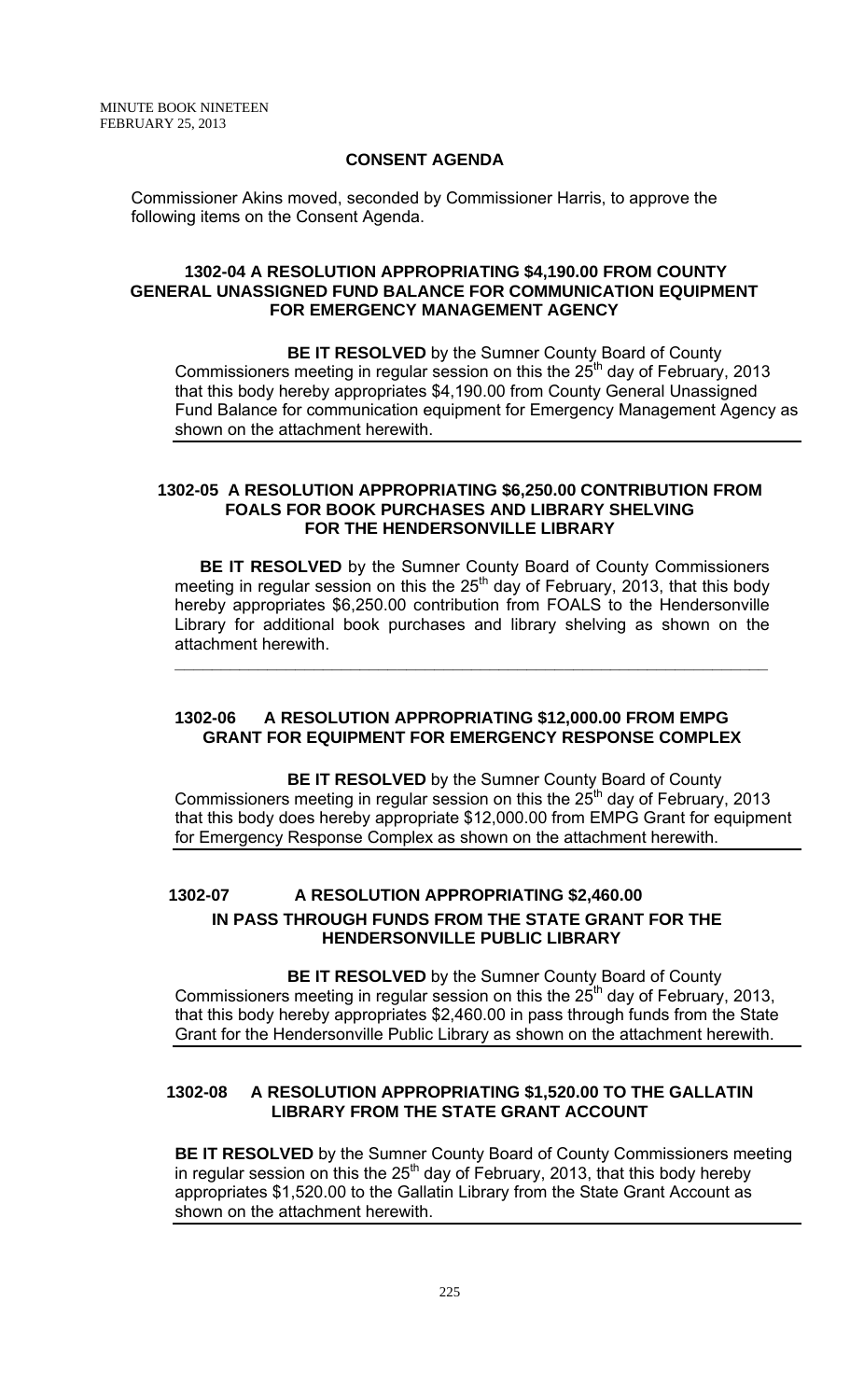### **1302-09 A RESOLUTION APPROPRIATING \$4,600.00 FROM THE INSURANCE RECOVERY ACCOUNT LINE TO BE USED FOR VEHICLE PARTS FOR EMERGENCY SERVICES**

**BE IT RESOLVED** by the Sumner County Board of County Commissioners meeting in regular session on this the  $25<sup>th</sup>$  day of February, 2013 that this body hereby appropriates \$4,600.00 from the Insurance Recovery Account Line to be used for vehicle parts for Emergency Services as shown on the attachment herewith.

### **1302-10 A RESOLUTION DECLARING VARIOUS ITEMS FROM THE HIGHWAY DEPARTMENT AS SURPLUS AND AUTHORIZING DISPOSAL OR SALE OF SAME PURSUANT TO EXISITING POLICIES AND PROCEDURES**

**BE IT RESOLVED** by the Sumner County Board of County Commissioners meeting in regular session on this the  $25<sup>th</sup>$  day of February, 2013 that this body does hereby declare the items from the Highway Department as surplus as shown on the attachment; and

 **BE IT FURTHER RESOLVED,** that the disposal or sale of the same is authorized pursuant to existing policies and procedures.

 $\mathcal{L}_\text{max} = \frac{1}{2} \sum_{i=1}^{n} \frac{1}{2} \sum_{i=1}^{n} \frac{1}{2} \sum_{i=1}^{n} \frac{1}{2} \sum_{i=1}^{n} \frac{1}{2} \sum_{i=1}^{n} \frac{1}{2} \sum_{i=1}^{n} \frac{1}{2} \sum_{i=1}^{n} \frac{1}{2} \sum_{i=1}^{n} \frac{1}{2} \sum_{i=1}^{n} \frac{1}{2} \sum_{i=1}^{n} \frac{1}{2} \sum_{i=1}^{n} \frac{1}{2} \sum_{i=1}^{n} \frac{1$ 

### **1302-11 A RESOLUTION TO ESTABLISH AN UPDATED OCCUPATIONAL SAFETY AND HEALTH PROGRAM PLAN, DEVISE RULES AND REGULATIONS AND TO PROVIDE FOR A SAFETY DIRECTOR AND THE IMPLEMENTATION OF SUCH PROGRAM PLAN**

 **WHEREAS,** in compliance with Public Chapter 561 of the General Assembly of the State of Tennessee for the year 1972, the Sumner County hereby updates the Occupational Safety and Health Program Plan for our employees.

**WHEREAS,** due to various changes in subsequent years, it has become necessary to amend the program plan to comply with more recent state requirements.

### **SECTION 1:**

**NOW, THEREFORE, BE IT RESOLVED** by the Sumner County Board of County Commissioners meeting in regular session on this the  $25<sup>th</sup>$  day of February, 2013, that there be and is hereby amended as follows:

**TITLE:** This section shall be known as "The Occupational Safety and Health Program Plan" for the employees of Sumner County.

**PURPOSE:** The County of Sumner in electing to update the established Program Plan will maintain an effective and comprehensive Occupational Safety and Health Program Plan for its employees and shall:

- 1) Provide a safe and healthful place and condition of employment that includes:
- a. Top Management Commitment and Employee Involvement;
- b. Continually analyze the worksite to identify all hazards and potential hazards;
- c. Develop and maintain methods for preventing or controlling the existing or potential hazards; and
- d. Train managers, supervisors and employees to understand and deal with worksite hazards.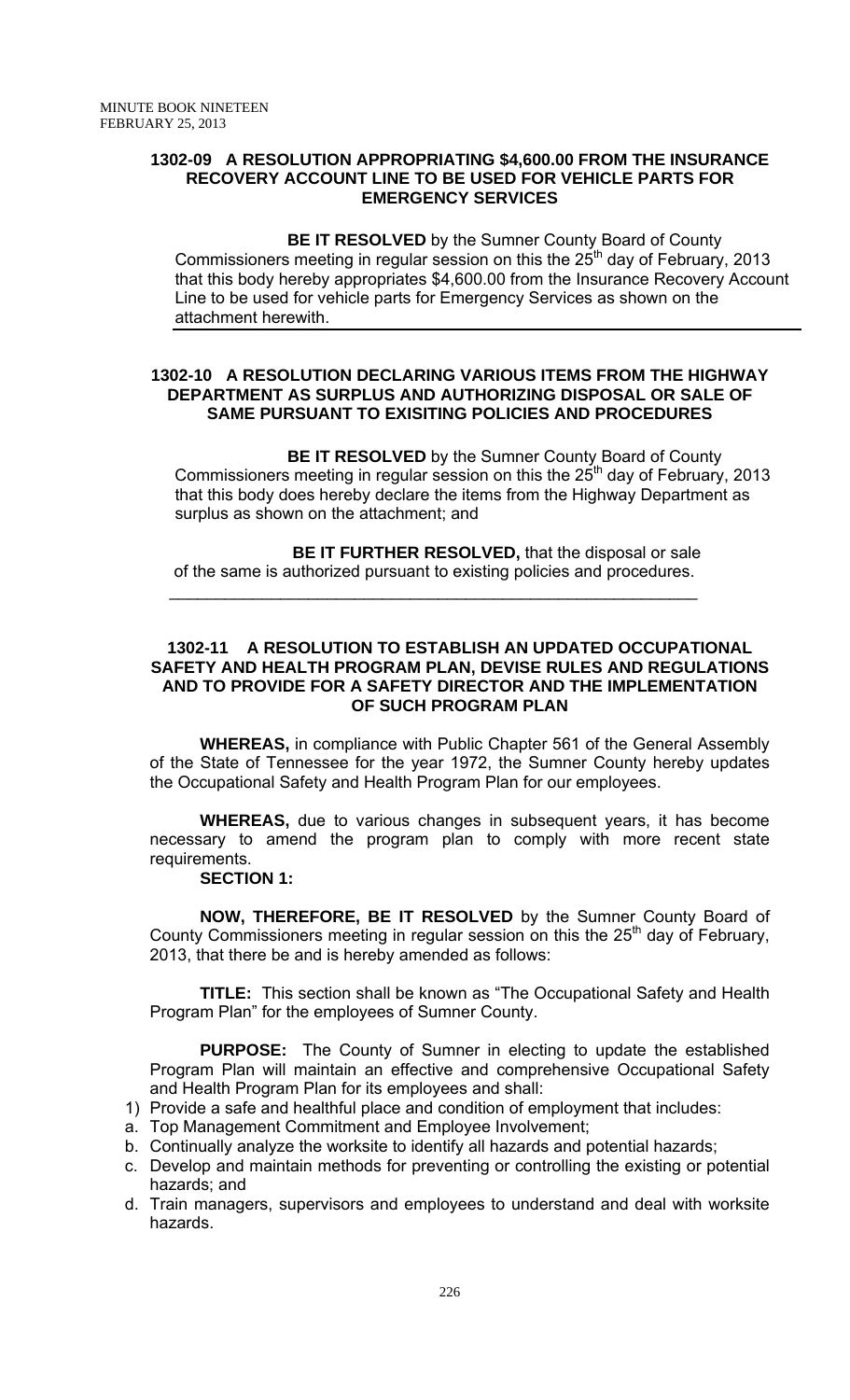- 2) Acquire, maintain and require the use of safety equipment, personal protective equipment and devices reasonably necessary to protect employees.
- 3) Record, keep, preserve and make available to the Commissioner of Labor and Workforce Development or persons within the Department of Labor and Workforce Development to whom such responsibilities have been delegated, adequate records of all occupational accidents and illnesses and personal injuries for proper evaluation and necessary corrective action as required.
- 4) Consult with the Commissioner of Labor and Workforce Development with regard to the adequacy of the form and content of records.
- 5) Consult with the Commissioner of Labor and Workforce Development, as appropriate, regarding safety and health problems which are considered to be unusual or peculiar and are such that they cannot be achieved under a standard promulgated by the State.
- 6) Provide reasonable opportunity for the participation of employees in the effectuation of the objectives of this Program Plan, including the opportunity to make anonymous complaints concerning conditions or practices injurious to employee safety and health.
- 7) Provide for education and training of personnel for the fair and efficient administration of occupational safety and health standards and provide for education and notification of all employees of the existence of this Program Plan.

**COVERAGE:** The provisions of the Occupational Safety and Health

Program Plan for the employees of Sumner County shall apply to all employees of each administrative department, commission, board, division or other agency whether part-time or full-time, seasonal or permanent.

**STANDARDS AUTHORIZED:** The Occupational Safety and Health standards adopted by the Sumner County are the same as, but not limited to, the

State of Tennessee Occupational Safety and Health Standards promulgated or which may be promulgated, in accordance with Section 6 of the Tennessee Occupational Safety and Health Act of 1972 (T.C.A. Title 50, Chapter 3).

### **VARIANCES FROM STANDARDS AUTHORIZED**: Upon written

application to the Commissioner of Labor and Workforce Development of the State of Tennessee, we may request an order granting a temporary variance from any approved standards. Applications for variances shall be in accordance with Rules of Tennessee Department of Labor and Workforce Development Occupational Safety and Health, VARIANCES FROM OCCUPATIONAL SAFETY AND HEALTH STANDARDS, CHAPTER 0800-01-02, as authorized by T.C.A., Title 50. Prior to requesting such temporary variance, we will notify or serve notice to our employees, their designated representatives or interested parties and present them with an opportunity for a hearing. The posting of notice on the main bulletin board shall be deemed sufficient notice to employees.

**ADMINISTRATION:** For the purposes of this resolution, Tony

Southern is designated as the Safety Director of Occupational Safety and Health to perform duties and to exercise powers assigned to plan, develop and administer this Program Plan. The Safety Director shall develop a plan of operation for the Program Plan in accordance with Rules of Tennessee Department of Labor and Workforce Development Occupational Safety and Health, SAFETY AND HEALTH PROVISIONS FOR THE PUBLIC SECTOR, CHAPTER 0800-01-05, as authorized by T.C.A., Title 50.

**FUNDING THE PROGRAM PLAN:** Sufficient funds for administering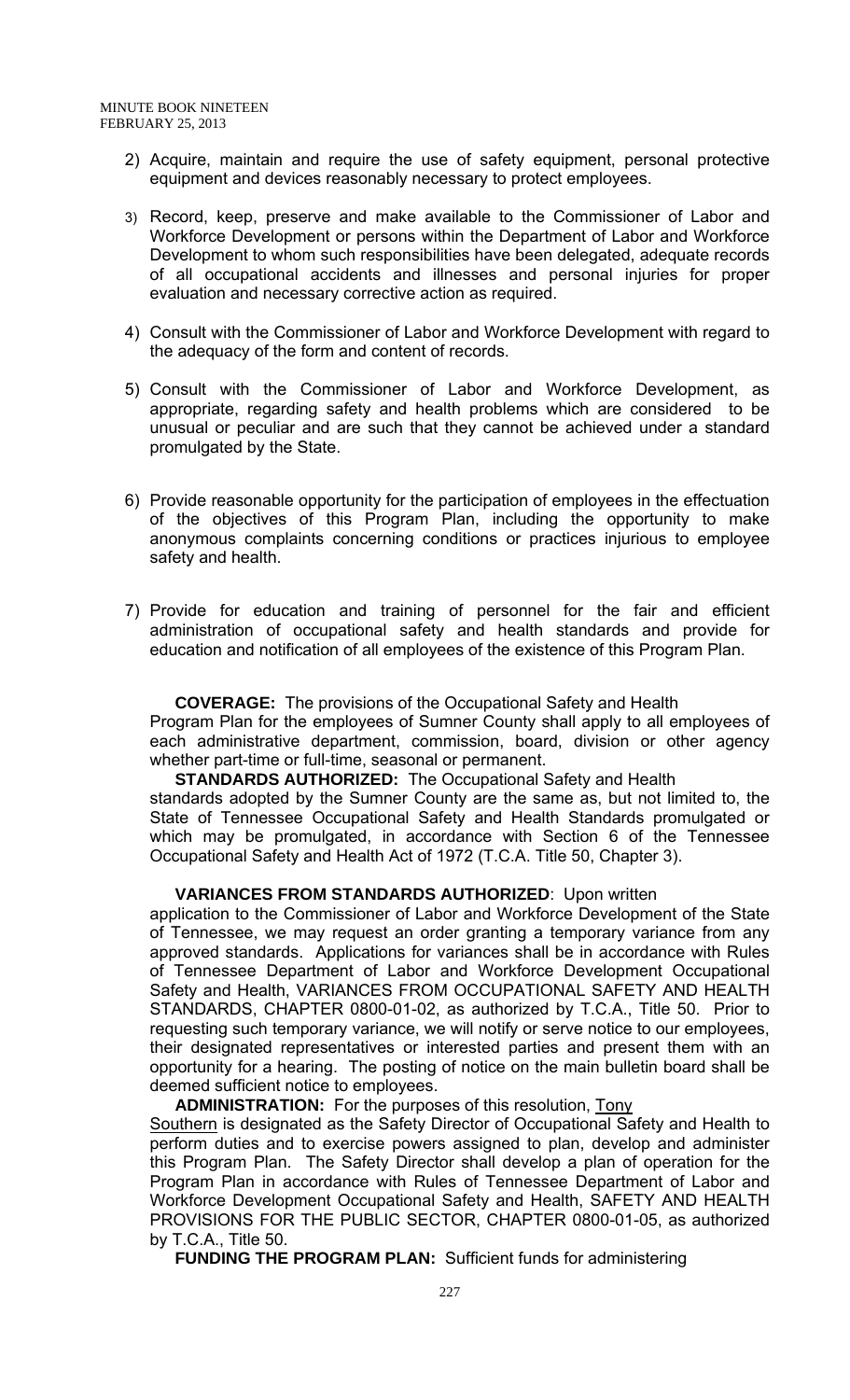and staffing the Program Plan pursuant to this resolution shall be made available as authorized by Sumner County.

### **SEVERABILITY:** Section 2.

**BE IT FURTHER RESOLVED** that if any section, sub-section,

sentence, clause, phrase or portion of this resolution is for any reason held invalid or unconstitutional by any court of competent jurisdiction, such portion shall be deemed separate, distinct and independent provision and such holding shall not affect the validity of the remaining portions hereof.

#### **AMENDMENTS, ETC:** Section 3.

**BE IT FURTHER RESOLVED** that this resolution shall take effect from and after the date it shall have been passed, properly signed, certified and has met all other legal requirements and as otherwise provided by law, the general welfare of the Sumner County requiring it.

PLAN OF OPERATION FOR THE OCCUPATIONAL SAFETY AND HEALTH PROGRAM PLAN FOR THE EMPLOYEES OF (City/County/etc) Sumner County SECTION **PAGE** 

| XV. CONFIDENTIALITY OF PRIVILEGED INFORMATION 13 |
|--------------------------------------------------|
| <b>XVI. DISCRIMINATION INVESTIGATIONS AND</b>    |
| XVII.COMPLIANCE WITH OTHER LAWS NOT EXCUSED  14  |
| <b>APPENDICES</b><br>15                          |
| 16                                               |
| 17                                               |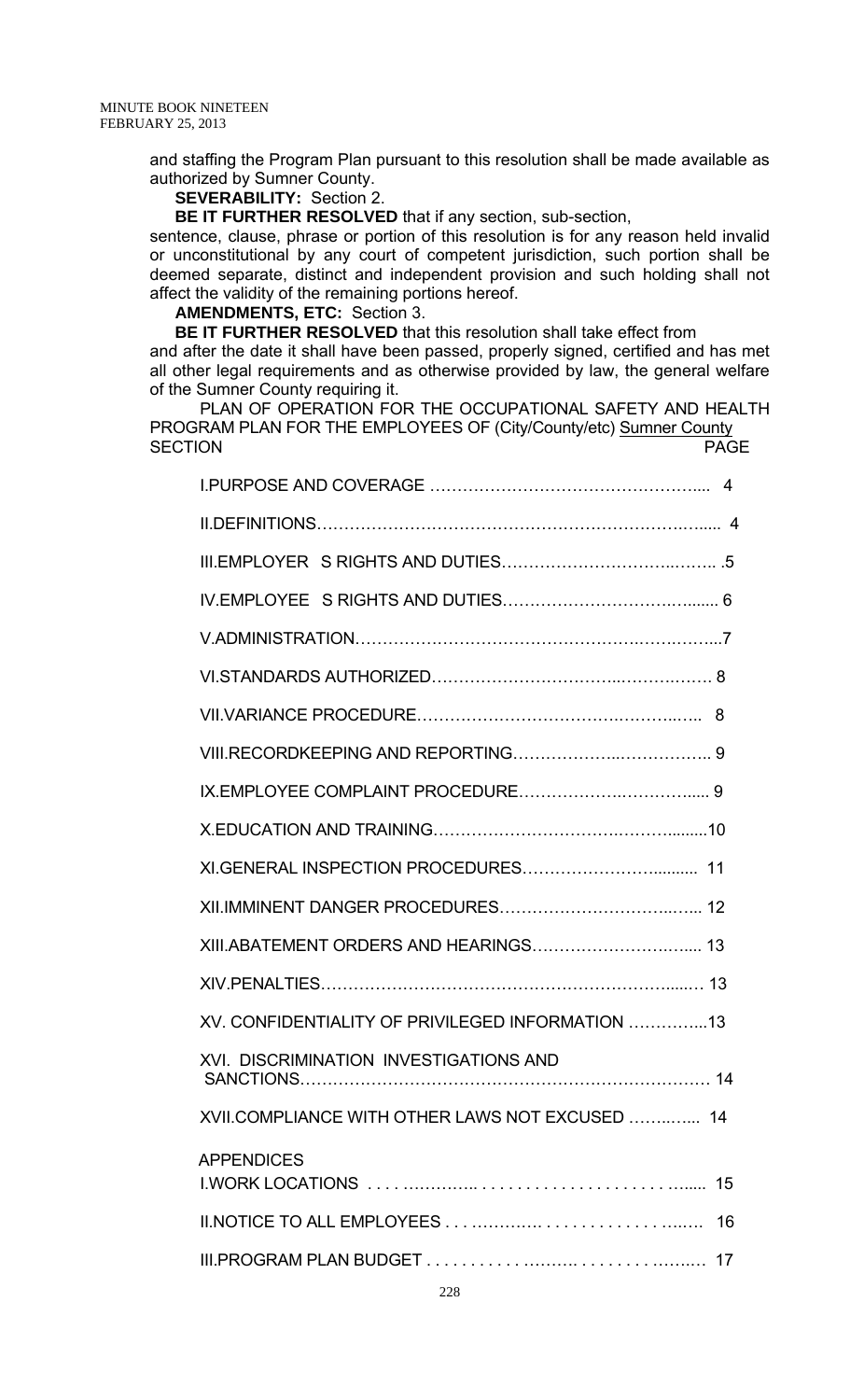IV.ACCIDENT REPORTING PROCEDURES . . . . . …….. . . . …… 18-19

### I. PURPOSE AND COVERAGE

The purpose of this plan is to provide guidelines and procedures for implementing the Occupational Safety and Health Program Plan for the employees of Sumner County.

This plan is applicable to all employees, part-time or full-time, seasonal or permanent.

The Sumner County in electing to update and maintain an effective Occupational Safety and Health Program Plan for its employees,

- a. Provide a safe and healthful place and condition of employment.
- b. Require the use of safety equipment, personal protective equipment, and other devices where reasonably necessary to protect employees.
- c. Make, keep, preserve, and make available to the Commissioner of Labor and Workforce Development, his designated representatives, or persons within the Department of Labor and Workforce Development to whom such responsibilities have been delegated, including the Safety Director of the Division of Occupational Safety and Health, adequate records of all occupational accidents and illnesses and personal injuries for proper evaluation and necessary corrective action as required.
- d. Consult with the Commissioner of Labor and Workforce Development or his designated representative with regard to the adequacy of the form and content of such records.
- e. Consult with the Commissioner of Labor and Workforce Development regarding safety and health problems which are considered to be unusual or peculiar and are such that they cannot be resolved under an occupational safety and health standard promulgated by the State.
- f. Assist the Commissioner of Labor and Workforce Development or his monitoring activities to determine Program Plan effectiveness and compliance with the occupational safety and health standards.
- g. Make a report to the Commissioner of Labor and Workforce Development annually, or as may otherwise be required, including information on occupational accidents, injuries, and illnesses and accomplishments and progress made toward achieving the goals of the Occupational Safety and Health Program Plan.
- h. Provide reasonable opportunity for and encourage the participation of employees in the effectuation of the objectives of this Program Plan, including the opportunity to make anonymous complaints concerning conditions or practices which may be injurious to employees safety and health.
	- II. DEFINITIONS

For the purposes of this Program Plan, the following definitions apply:

- a. COMMISSIONER OF LABOR and Workforce Development means the chief executive officer of the Tennessee Department of Labor and Workforce Development. This includes any person appointed, designated, or deputized to perform the duties or to exercise the powers assigned to the Commissioner of Labor and Workforce Development.
- b. EMPLOYER means Sumner County and includes each administrative department, board, commission, division, or other agency of Sumner County.
- c. SAFETY DIRECTOR OF OCCUPATIONAL SAFETY AND HEALTH or SAFETY DIRECTOR means the person designated by the establishing resolution, or executive order to perform duties or to exercise powers assigned so as to plan, develop, and administer the Occupational Safety and Health Program Plan for the employees of Sumner County, Tony Southern.
- d. INSPECTOR(S) means the individual(s) appointed or designated by the Safety Director of Occupational Safety and Health to conduct inspections provided for herein.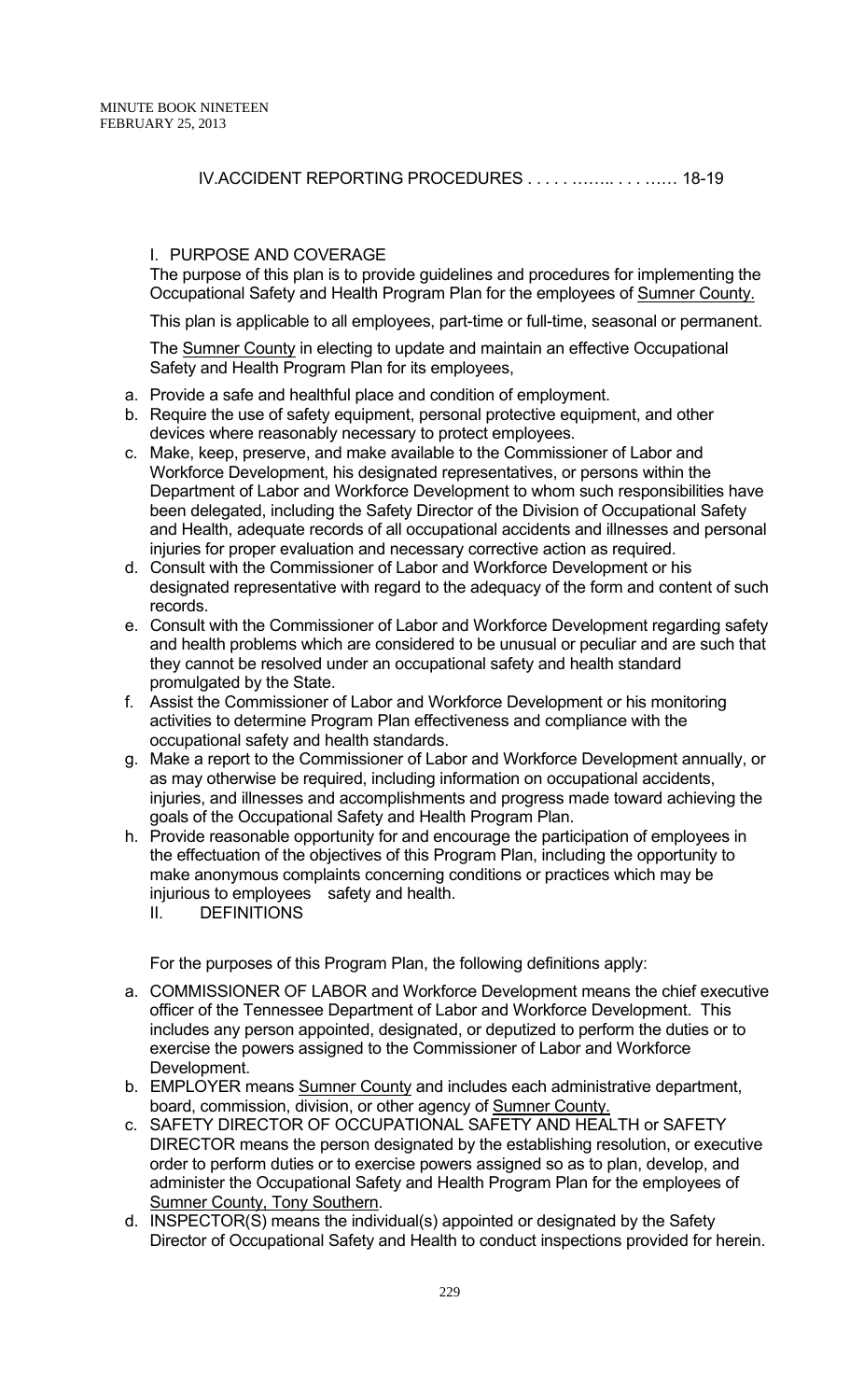If no such compliance inspector(s) is appointed, inspections shall be conducted by the Safety Director of Occupational Safety and Health.

- e. APPOINTING AUTHORITY means any official or group of officials of the employer having legally designated powers of appointment, employment, or removal there from for a specific department, board, commission, division, or other agency of this employer.
- f. EMPLOYEE means any person performing services for this employer and listed on the payroll of this employer, either as part-time, full-time, seasonal, or permanent. It also includes any persons normally classified as volunteers provided such persons received remuneration of any kind for their services. This definition shall not include independent contractors, their agents, servants, and employees.
- g. PERSON means one or more individuals, partnerships, associations, corporations, business trusts, or legal representatives of any organized group of persons.
- h. STANDARD means an occupational safety and health standard promulgated by the Commissioner of Labor and Workforce Development in accordance with Section VI (6) of the Tennessee Occupational Safety and Health Act of 1972 which requires conditions or the adoption or the use of one or more practices, means, methods, operations, or processes or the use of equipment or personal protective equipment necessary or appropriate to provide safe and healthful conditions and places of employment.
- i. IMMINENT DANGER means any conditions or practices in any place of employment which are such that a hazard exists which could reasonably be expected to cause death or serious physical harm immediately or before the imminence of such hazard can be eliminated through normal compliance enforcement procedures.
- j. ESTABLISHMENT or WORKSITE means a single physical location under the control of this employer where business is conducted, services are rendered, or industrial type operations are performed.
- k. SERIOUS INJURY or HARM means that type of harm that would cause permanent or prolonged impairment of the body in that:
- 1. A part of the body would be permanently removed (e.g., amputation of an arm, leg, finger(s); loss of an eye) or rendered functionally useless or substantially reduced in efficiency on or off the job (e.g., leg shattered so severely that mobility would be permanently reduced), or
- 2. A part of an internal body system would be inhibited in its normal performance or function to such a degree as to shorten life or cause reduction in physical or mental efficiency (e.g., lung impairment causing shortness of breath). On the other hand, simple fractures, cuts, bruises, concussions, or similar injuries would not fit either of these categories and would not constitute serious physical harm.
	- l. ACT or TOSH Act shall mean the Tennessee Occupational Safety and Health Act of 1972.
	- m. GOVERNING BODY means the County Quarterly Court, Board of Aldermen, Board of Commissioners, City or Town Council, Board of Governors, etc., whichever may be applicable to the local government, government agency, or utility to which this plan applies.
	- n. CHIEF EXECUTIVE OFFICER means the chief administrative official, County Judge, County Chairman, County Mayor, Mayor, City Manager, General Manager, etc., as may be applicable.

III. EMPLOYERS RIGHTS AND DUTIES

 Rights and duties of the employer shall include, but are not limited to, the following provisions:

- a. Employer shall furnish to each employee conditions of employment and a place of employment free from recognized hazards that are causing or are likely to cause death or serious injury or harm to employees.
- b. Employer shall comply with occupational safety and health standards and regulations promulgated pursuant to Section VI (6) of the Tennessee Occupational Safety and Health Act of 1972.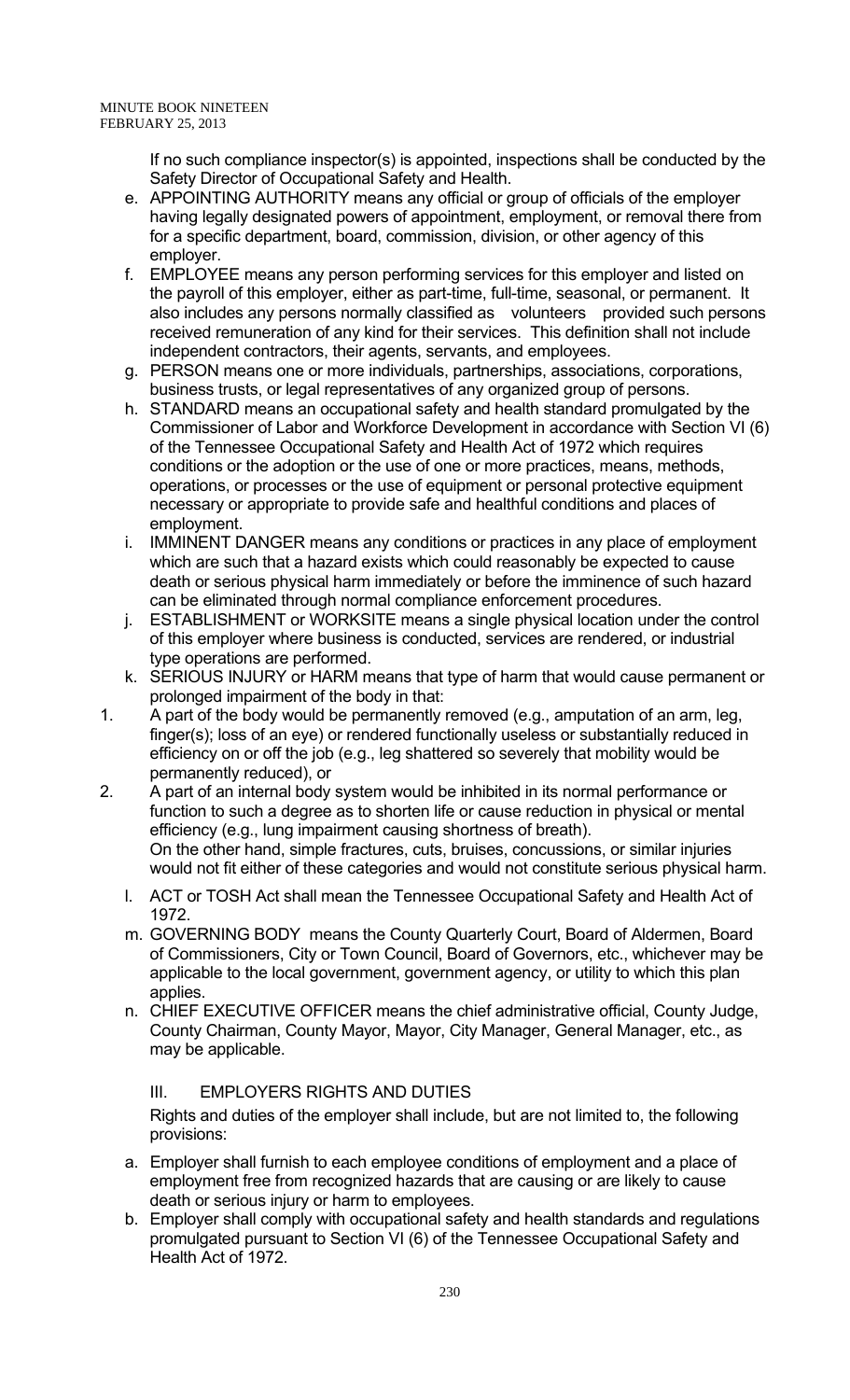- c. Employer shall refrain from and unreasonable restraint on the right of the Commissioner of Labor and Workforce Development to inspect the employers place(s) of business. Employer shall assist the Commissioner of Labor and Workforce Development in the performance of their monitoring duties by supplying or by making available information, personnel, or aids reasonably necessary to the effective conduct of the monitoring activity.
- d. Employer is entitled to participate in the development of standards by submission of comments on proposed standards, participation in hearing on proposed standards, or by requesting the development of standards on a given issue under Section 6 of the Tennessee Occupational Safety and Health Act of 1972.
- e. Employer is entitled to request an order granting a variance from an occupational safety and health standard.
- f. Employer is entitled to protection of its legally privileged communication.
- g. Employer shall inspect all worksites to insure the provisions of this Program Plan are complied with and carried out.
- h. Employer shall notify and inform any employee who has been or is being exposed in a biologically significant manner to harmful agents or material in excess of the applicable standard and of corrective action being taken.
- i. Employer shall notify all employees of their rights and duties under this Program Plan.

# IV. EMPLOYEES RIGHTS AND DUTIES

 Rights and duties of employees shall include, but are not limited to, the following provisions:

- a. Each employee shall comply with occupational safety and health act standards and all rules, regulations, and orders issued pursuant to this Program Plan and the Tennessee Occupational Safety and Health Act of 1972 which are applicable to his or her own actions and conduct.
- b. Each employee shall be notified by the placing of a notice upon bulletin boards, or other places of common passage, of any application for a permanent or temporary order granting the employer a variance from any provision of the TOSH Act or any standard or regulation promulgated under the Act.
- c. Each employee shall be given the opportunity to participate in any hearing which concerns an application by the employer for a variance from a standard or regulation promulgated under the Act.
- d. Any employee who may be adversely affected by a standard or variance issued pursuant to the Act or this Program Plan may file a petition with the Commissioner of Labor and Workforce Development or whoever is responsible for the promulgation of the standard or the granting of the variance.
- e. Any employee who has been exposed or is being exposed to toxic materials or harmful physical agents in concentrations or at levels in excess of that provided for by any applicable standard shall be provided by the employer with information on any significant hazards to which they are or have been exposed, relevant symptoms, and proper conditions for safe use or exposure. Employees shall also be informed of corrective action being taken.
- f. Subject to regulations issued pursuant to this Program Plan, any employee or authorized representative of employees shall be given the right to request an inspection and to consult with the Safety Director or Inspector at the time of the physical inspection of the worksite.
- g. Any employee may bring to the attention of the Safety Director any violation or suspected violations of the standards or any other health or safety hazards.
- h. No employee shall be discharged or discriminated against because such employee has filed any complaint or instituted or caused to be instituted any proceeding or inspection under or relating to this Program Plan.
- i. Any employee who believes that he or she has been discriminated against or discharged in violation of subsection (h) of this section may file a complaint alleging such discrimination with the Safety Director. Such employee may also, within thirty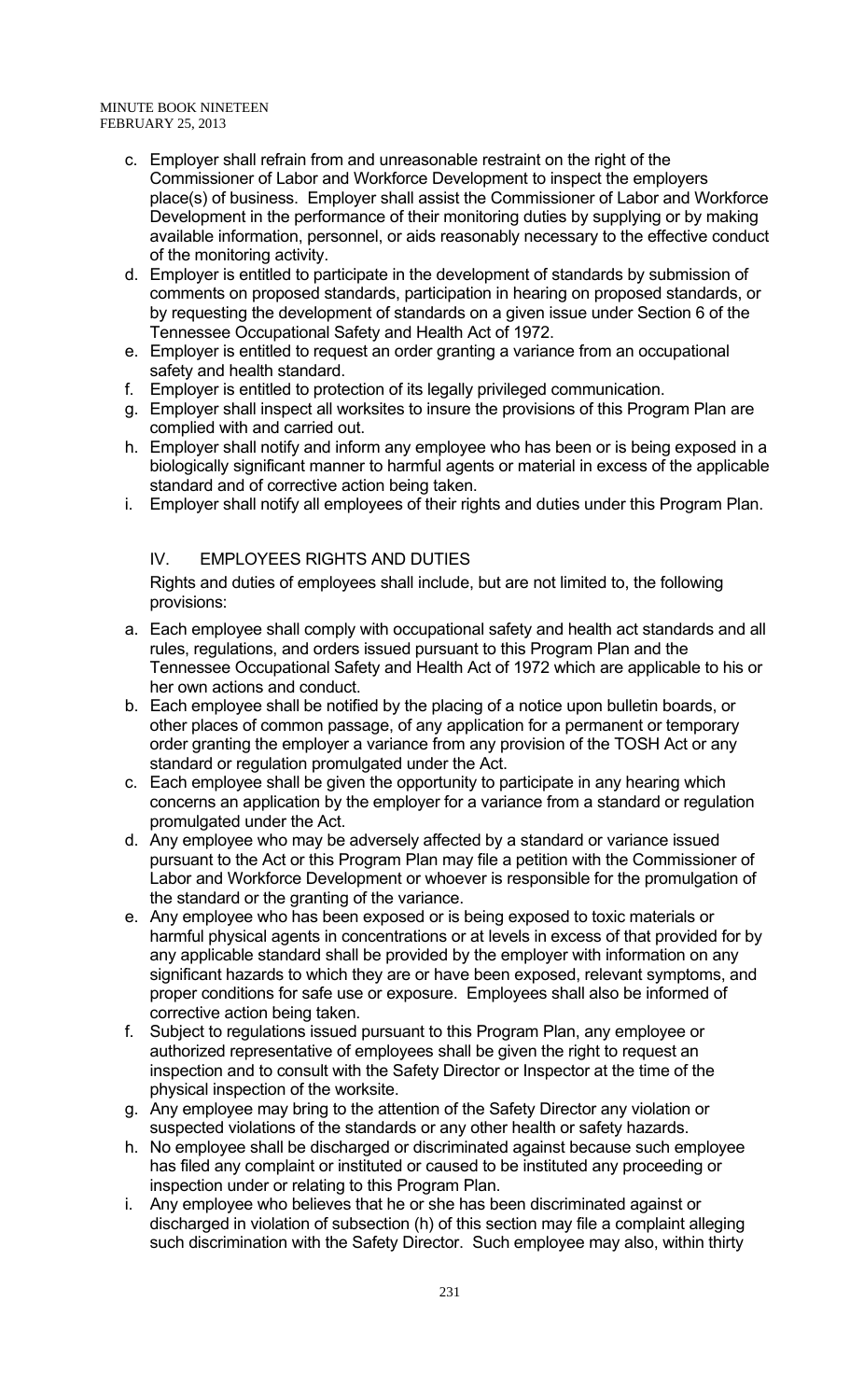(30) days after such violation occurs, file a complaint with the Commissioner of Labor and Workforce Development alleging such discrimination.

- j. Nothing in this or any other provisions of this Program Plan shall be deemed to authorize or require any employee to undergo medical examination, immunization, or treatment for those who object thereto on religious grounds, except where such is necessary for the protection of the health or safety or others or when a medical examination may be reasonably required for performance of a specific job.
- k. Employees shall report any accident, injury, or illness resulting from their job, however minor it may seem to be, to their supervisor or the Safety Director within twenty-four (24) hours after the occurrence.
	- V. ADMINISTRATION
- a. The Safety Director of Occupational Safety and Health is designated to perform duties or to exercise powers assigned so as to administer this Occupational Safety and Health Program Plan.
- 1. The Safety Director may designate person or persons as he deems necessary to carry out his powers, duties, and responsibilities under this Program Plan.
- 2. The Safety Director may delegate the power to make inspections, provided procedures employed are as effective as those employed by the Safety Director.
- 3. The Safety Director shall employ measures to coordinate, to the extent possible, activities of all departments to promote efficiency and to minimize any inconveniences under this Program Plan.
- 4. The Safety Director may request qualified technical personnel from any department or section of government to assist him in making compliance inspections, accident investigations, or as he may otherwise deem necessary and appropriate in order to carry out his duties under this Program Plan.
- 5. The Safety Director shall prepare the report to the Commissioner of Labor and Workforce Development required by subsection (g) of Section 1 of this plan.
- 6. The Safety Director shall make or cause to be made periodic and follow-up inspections of all facilities and worksites where employees of this employer are employed. He shall make recommendations to correct any hazards or exposures observed. He shall make or cause to be made any inspections required by complaints submitted by employees or inspections requested by employees.
- 7. The Safety Director shall assist any officials of the employer in the investigation of occupational accidents or illnesses.
- 8. The Safety Director shall maintain or cause to be maintained records required under Section VIII of this plan.
- 9. **The Safety Director shall, in the eventuality that there is a fatality or an accident resulting in the hospitalization of three or more employees insure that the Commissioner of Labor and Workforce Development receives notification of the occurrence within eight (8) hours.**
	- b. The administrative or operational head of each department, division, board, or other agency of this employer shall be responsible for the implementation of this Occupational Safety and Health Program Plan within their respective areas.
- 1. The administrative or operational head shall follow the directions of the Safety Director on all issues involving occupational safety and health of employees as set forth in this plan.
- 2. The administrative or operational head shall comply with all abatement orders issued in accordance with the provisions of this plan or request a review of the order with the Safety Director within the abatement period.
- 3. The administrative or operational head should make periodic safety surveys of the establishment under his jurisdiction to become aware of hazards or standards violations that may exist and make an attempt to immediately correct such hazards or violations.
- 4. The administrative or operational head shall investigate all occupational accidents, injuries, or illnesses reported to him. He shall report such accidents, injuries, or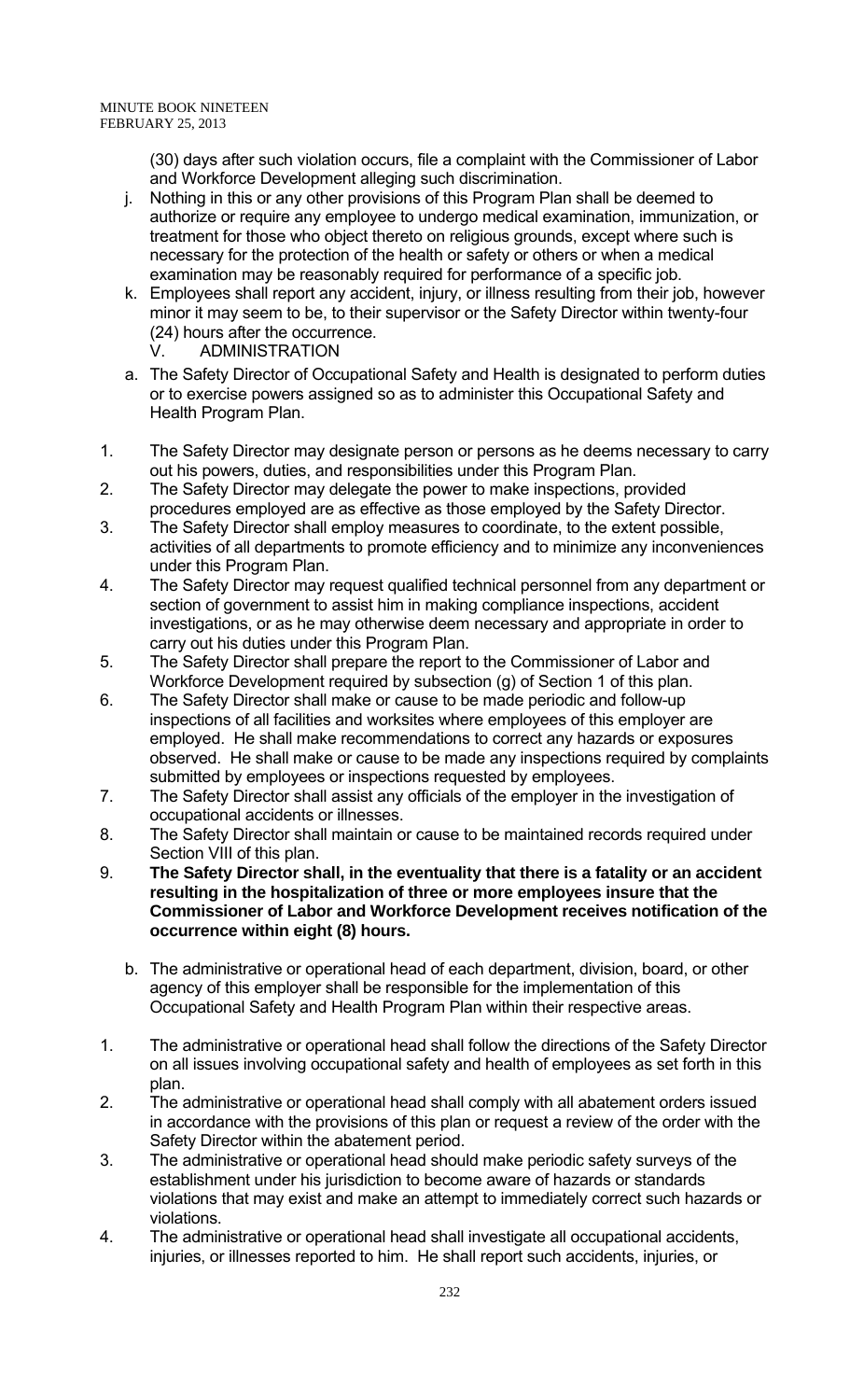illnesses to the Safety Director along with his findings and/or recommendations in accordance with APPENDIX IV of this plan.

# VI. STANDARDS AUTHORIZED

The standards adopted under this Program Plan are the applicable standards developed and promulgated under Section VI (6) of the Tennessee Occupational Safety and Health Act of 1972. Additional standards may be promulgated by the governing body of this employer as that body may deem necessary for the safety and health of employees. Note: 29 CFR 1910 General Industry Regulations; 29 CFR 1926 Construction Industry Regulations; and the Rules of Tennessee Department of Labor and Workforce Development Occupational Safety and Health, CHAPTER 0800-01-1 through CHAPTER 0800-01-11 are the standards and rules invoked.

# VII. VARIANCE PROCEDURE

 The Safety Director may apply for a variance as a result of a complaint from an employee or of his knowledge of certain hazards or exposures. The Safety Director should definitely believe that a variance is needed before the application for a variance is submitted to the Commissioner of Labor and Workforce Development.

 The procedure for applying for a variance to the adopted safety and health standards is as follows:

- a. The application for a variance shall be prepared in writing and shall contain:
- 1. A specification of the standard or portion thereof from which the variance is sought.
- 2. A detailed statement of the reason(s) why the employer is unable to comply with the standard supported by representations by qualified personnel having first-hand knowledge of the facts represented.
- 3. A statement of the steps employer has taken and will take (with specific date) to protect employees against the hazard covered by the standard.
- 4. A statement of when the employer expects to comply and what steps have or will be taken (with dates specified) to come into compliance with the standard.
- 5. A certification that the employer has informed employees, their authorized representative(s), and/or interested parties by giving them a copy of the request, posting a statement summarizing the application (to include the location of a copy available for examination) at the places where employee notices are normally posted and by other appropriate means. The certification shall contain a description of the means actually used to inform employees and that employees have been informed of their right to petition the Commissioner of Labor and Workforce Development for a hearing.
	- b. The application for a variance should be sent to the Commissioner of Labor and Workforce Development by registered or certified mail.
	- c. The Commissioner of Labor and Workforce Development will review the application for a variance and may deny the request or issue an order granting the variance. An order granting a variance shall be issued only if it has been established that:
- 1. The employer i. Is unable to comply with the standard by the effective date because of unavailability of professional or technical personnel or materials and equipment required or necessary construction or alteration of facilities or technology. ii. Has taken all available steps to safeguard employees against the hazard(s) covered by the standard. iii. Has as effective Program Plan for coming into compliance with the standard as

quickly as possible.

 2. The employee is engaged in an experimental Program Plan as described in subsection (b), section 13 of the Act.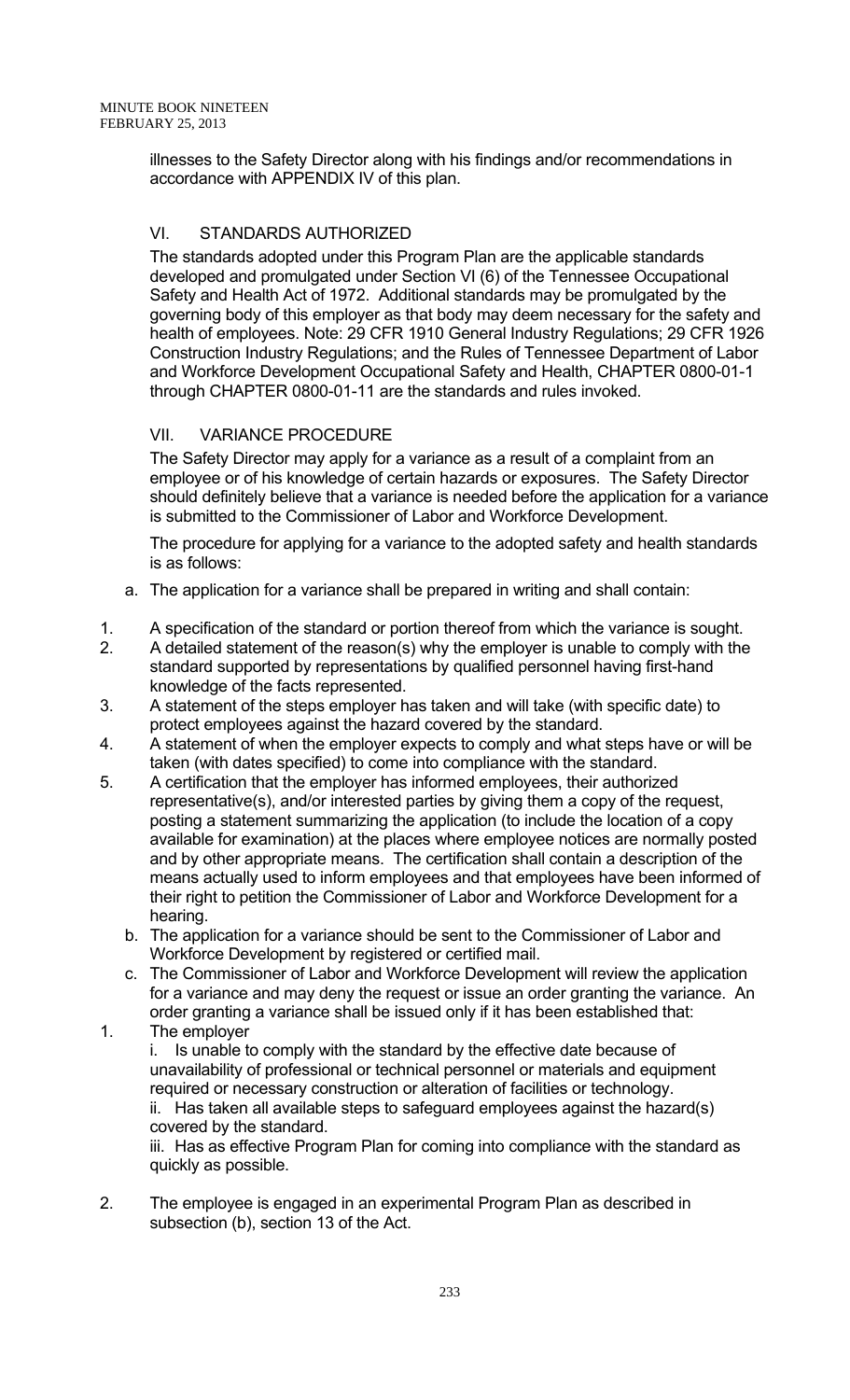- d. A variance may be granted for a period of no longer than is required to achieve compliance or one (1) year, whichever is shorter.
- e. Upon receipt of an application for an order granting a variance, the Commissioner to whom such application is addressed may issue an interim order granting such a variance for the purpose of permitting time for an orderly consideration of such application. No such interim order may be effective for longer than one hundred eighty (180) days.
- f. The order or interim order granting a variance shall be posted at the worksite and employees notified of such order by the same means used to inform them of the application for said variance (see subsection (a)(5) of this section).

## VIII. RECORDKEEPING AND REPORTING

Recording and reporting of all occupational accident, injuries, and illnesses shall be in accordance with instructions and on forms prescribed in the booklet. You can get a copy of the Forms for Recordkeeping from the internet. Go to ww.osha.gov and click on Recordkeeping Forms located on the home page.

The position responsible for recordkeeping is shown on the SAFETY AND HEALTH ORGANIZATIONAL CHART, Appendix IV to this plan.

Details of how reports of occupational accidents, injuries, and illnesses will reach the record-keeper are specified by ACCIDENT REPORTING PROCEDURES, Appendix IV to this plan. The Rule of Tennessee Department of Labor and Workforce Development Occupational Safety and Health, OCCUPATIONAL SAFETY AND HEALTH RECORD-KEEPING AND REPORTING, CHAPTER 0800-01-03, as authorized by T.C.A., Title 50.

IX. EMPLOYEE COMPLAINT PROCEDURE

 If any employee feels that he is assigned to work in conditions which might affect his health, safety, or general welfare at the present time or at any time in the future, he should report the condition to the Safety Director of Occupational Safety and Health.

- a. The complaint should be in the form of a letter and give details on the condition(s) and how the employee believes it affects or will affect his health, safety, or general welfare. The employee should sign the letter but need not do so if he wishes to remain anonymous (see subsection (h) of Section 1 of this plan).
- b. Upon receipt of the complaint letter, the Safety Director will evaluate the condition(s) and institute any corrective action, if warranted. Within ten (10) working days following the receipt of the complaint, the Safety Director will answer the complaint in writing stating whether or not the complaint is deemed to be valid and if no, why not, what action has been or will be taken to correct or abate the condition(s), and giving a designated time period for correction or abatement. Answers to anonymous complaints will be posted upon bulletin boards or other places of common passage where the anonymous complaint may be reasonably expected to be seen by the complainant for a period of three (3) working days.
- c. If the complainant finds the reply not satisfactory because it was held to be invalid, the corrective action is felt to be insufficient, or the time period for correction is felt to be too long, he may forward a letter to the Chief Executive Officer or to the governing body explaining the condition(s) cited in his original complaint and why he believes the answer to be inappropriate or insufficient.
- d. The Chief Executive Officer or a representative of the governing body will evaluate the complaint and will begin to take action to correct or abate the condition(s) through arbitration or administrative sanctions or may find the complaint to be invalid. An answer will be sent to the complainant within ten (10) working days following receipt of the complaint or the next regularly scheduled meeting of the governing body following receipt of the complaint explaining decisions made and action taken or to be taken.
- e. After the above steps have been followed and the complainant is still not satisfied with the results, he may then file a complaint with the Commissioner of Labor and Workforce Development. Any complaint filed with the Commissioner of Labor and Workforce Development in such cases shall include copies of all related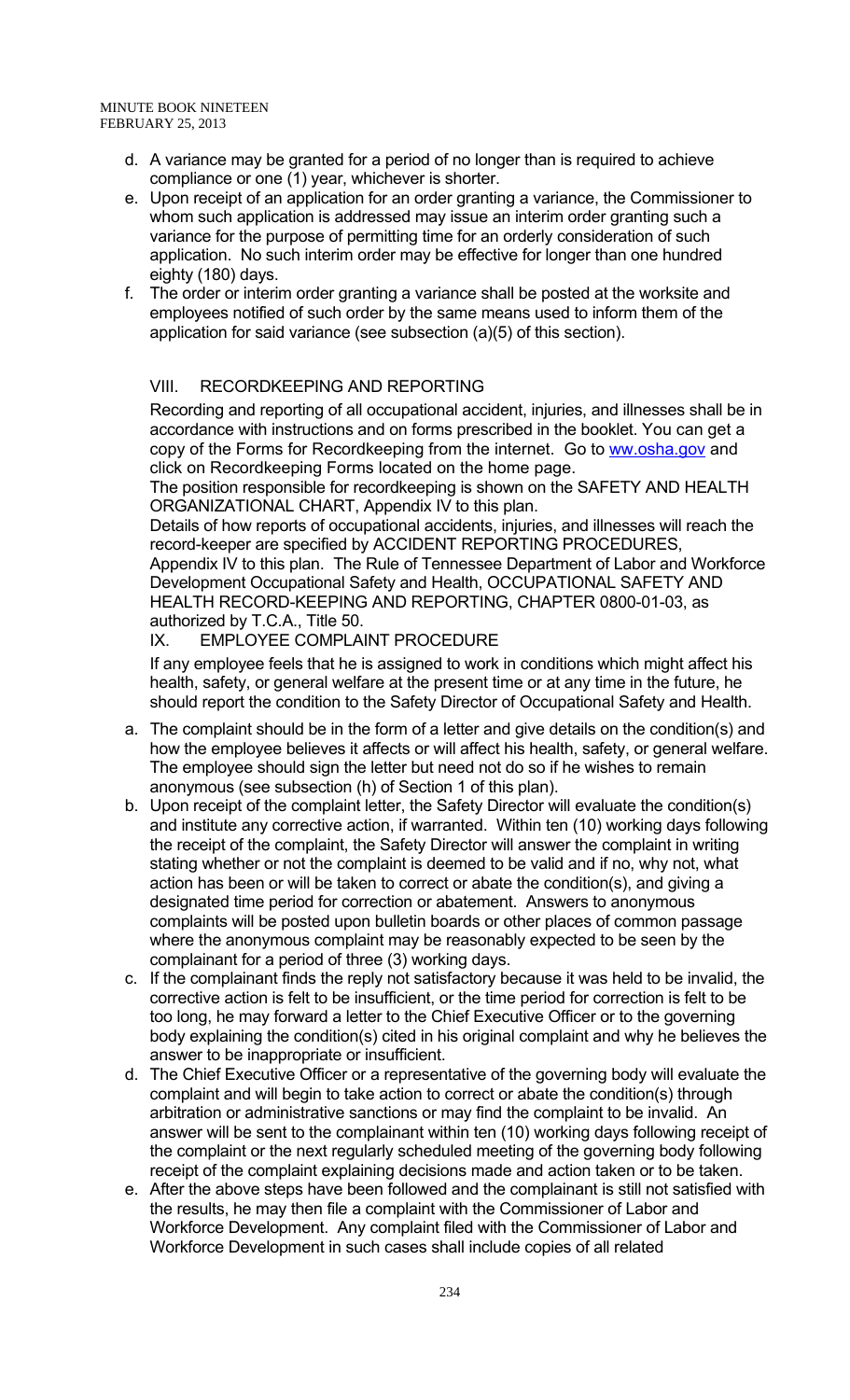correspondence with the Safety Director and the Chief Executive Officer or the representative of the governing body.

 f. Copies of all complaint and answers thereto will be filed by the Safety Director who shall make them available to the Commissioner of Labor and Workforce Development or his designated representative upon request.

# X. EDUCATION AND TRAINING

- a. Safety Director and/or Compliance Inspector(s):
- 1. Arrangements will be made for the Safety Director and/or Compliance Inspector(s) to attend training seminars, workshops, etc., conducted by the State of Tennessee or other agencies. A list of Seminars can be obtained.
- 2. Access will be made to reference materials such as 29 CFR 1910 General Industry Regulations; 29 CFR 1926 Construction Industry Regulations; The Rules of Tennessee Department of Labor and Workforce Development Occupational Safety and Health, and other equipment/supplies, deemed necessary for use in conducting compliance inspections, conducting local training, wiring technical reports, and informing officials, supervisors, and employees of the existence of safety and health hazards will be furnished.
- b. All Employees (including supervisory personnel): A suitable safety and health training program for employees will be established. This program will, as a minimum:
- 1. Instruct each employee in the recognition and avoidance of hazards or unsafe conditions and of standards and regulations applicable to the employees work environment to control or eliminate any hazards, unsafe conditions, or other exposures to occupational illness or injury.
- 2. Instruct employees who are required to handle or use poisons, acids, caustics, toxicants, flammable liquids, or gases including explosives, and other harmful substances in the proper handling procedures and use of such items and make them aware of the personal protective measures, person hygiene, etc., which may be required.
- 3. Instruct employees who may be exposed to environments where harmful plants or animals are present, of the hazards of the environment, how to best avoid injury or exposure, and the first aid procedures to be followed in the event of injury or exposure.
- 4. Instruct all employees of the common deadly hazards and how to avoid them, such as Falls; Equipment Turnover; Electrocution; Struck by/Caught In; Trench Cave In; Heat Stress and Drowning.
- 5. Instruct employees on hazards and dangers of confined or enclosed spaces.

 i. Confined or enclosed space means space having a limited means of egress and which is subject to the accumulation of toxic or flammable contaminants or has an oxygen deficient atmosphere. Confined or enclosed spaces include, but are not limited to, storage tanks, boilers, ventilation or exhaust ducts, sewers, underground utility accesses, tunnels, pipelines, and open top spaces more than four feet (4) in depth such as pits, tubs, vaults, and vessels.

 ii. Employees will be given general instruction on hazards involved, precautions to be taken, and on use of personal protective and emergency equipment required. They shall also be instructed on all specific standards or regulations that apply to work in dangerous or potentially dangerous areas.

 iii. The immediate supervisor of any employee who must perform work in a confined or enclosed space shall be responsible for instructing employees on danger of hazards which may be present, precautions to be taken, and use of personal protective and emergency equipment, immediately prior to their entry into such an area and shall require use of appropriate personal protective equipment.

XI. GENERAL INSPECTION PROCEDURES

 It is the intention of the governing body and responsible officials to have an Occupational Safety and Health Program Plan that will insure the welfare of employees. In order to be aware of hazards, periodic inspections must be performed.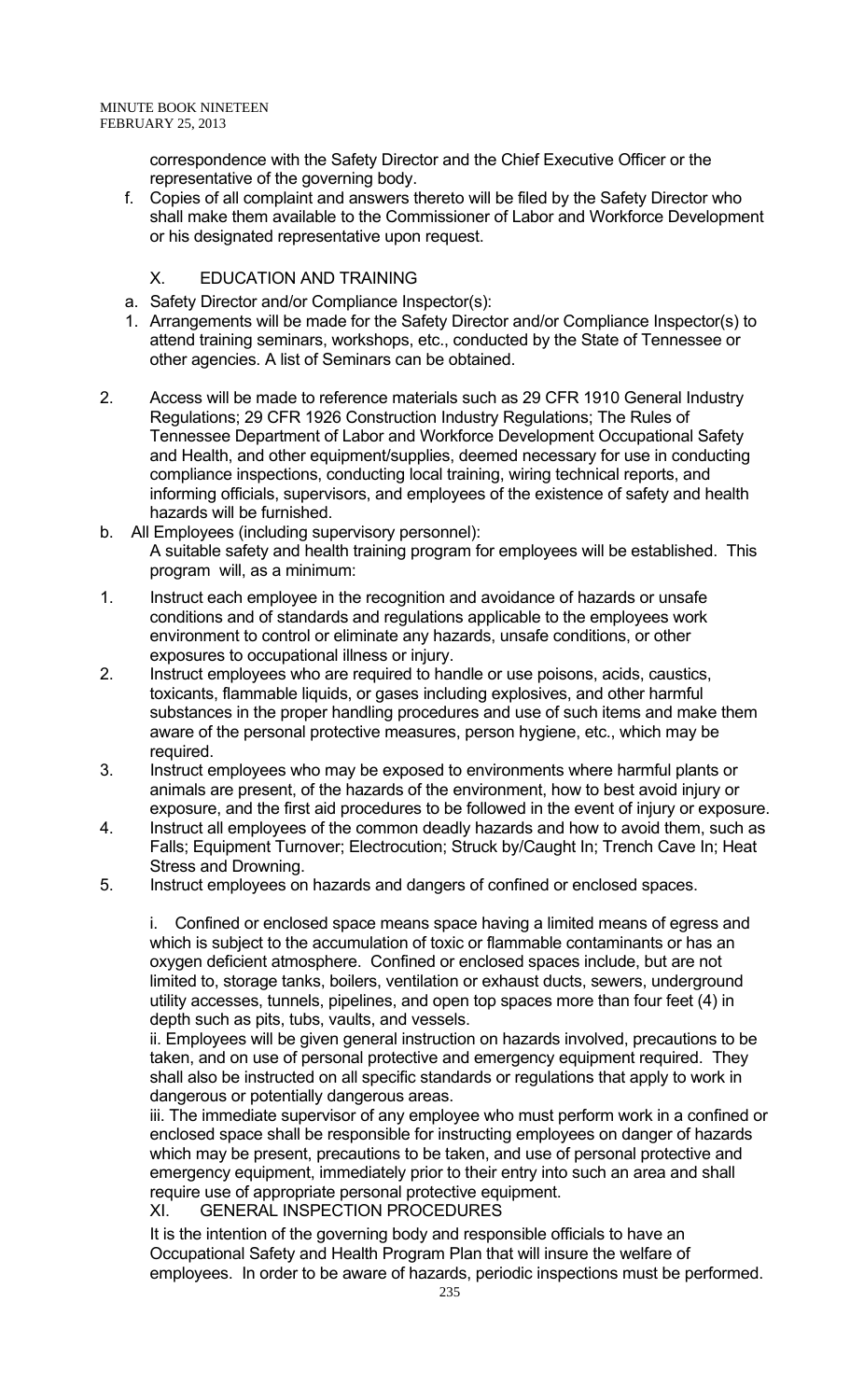These inspections will enable the finding of hazards or unsafe conditions or operations that will need correction in order to maintain safe and healthful worksites. Inspections made on a pre-designated basis may not yield the desired results. Inspections will be conducted, therefore, on a random basis at intervals not to exceed thirty (30) calendar days.

- a. In order to carry out the purposes of this Resolution, the Safety Director and/or Compliance Inspector(s), if appointed, is authorized:
- 1. To enter at any reasonable time, any establishment, facility, or worksite where work is being performed by an employee when such establishment, facility, or worksite is under the jurisdiction of the employer and;
- 2. To inspect and investigate during regular working hours and at other reasonable times, within reasonable limits, and in a reasonable manner, any such place of employment and all pertinent conditions, processes, structures, machines, apparatus, devices, equipment, and materials therein, and to question privately any supervisor, operator, agent, or employee working therein.
	- b. If an imminent danger situation is found, alleged, or otherwise brought to the attention of the Safety Director or Inspector during a routine inspection, he shall immediately inspect the imminent danger situation in accordance with Section XII of this plan before inspecting the remaining portions of the establishment, facility, or worksite.
	- c. An administrative representative of the employer and a representative authorized by the employees shall be given an opportunity to consult with and/or to accompany the Safety Director or Inspector during the physical inspection of any worksite for the purpose of aiding such inspection.
	- d. The right of accompaniment may be denied any person whose conduct interferes with a full and orderly inspection.

e. The conduct of the inspection shall be such as to preclude unreasonable disruptions of the operation(s) of the workplace.

- f. Interviews of employees during the course of the inspection may be made when such interviews are considered essential to investigative techniques.
- g. Advance Notice of Inspections.
- 1. Generally, advance notice of inspections will not be given as this precludes the opportunity to make minor or temporary adjustments in an attempt to create misleading impression of conditions in an establishment.
- 2. There may be occasions when advance notice of inspections will be necessary in order to conduct an effective inspection or investigation. When advance notice of inspection is given, employees or their authorized representative(s) will also be given notice of the inspection.
	- h. The Safety Director need not personally make an inspection of each and every worksite once every thirty (30) days. He may delegate the responsibility for such inspections to supervisors or other personnel provided:
- 1. Inspections conducted by supervisors or other personnel are at least as effective as those made by the Safety Director.
- 2. Records are made of the inspections, any discrepancies found and corrective actions taken. This information is forwarded to the Safety Director.
	- i. The Safety Director shall maintain records of inspections to include identification of worksite inspected, date of inspection, description of violations of standards or other unsafe conditions or practices found, and corrective action taken toward abatement. Those inspection records shall be subject to review by the Commissioner of Labor and Workforce Development or his authorized representative. XII. IMMINENT DANGER PROCEDURES
	- a. Any discovery, any allegation, or any report of imminent danger shall be handled in accordance with the following procedures:
- 1. The Safety Director shall immediately be informed of the alleged imminent danger situation and he shall immediately ascertain whether there is a reasonable basis for the allegation.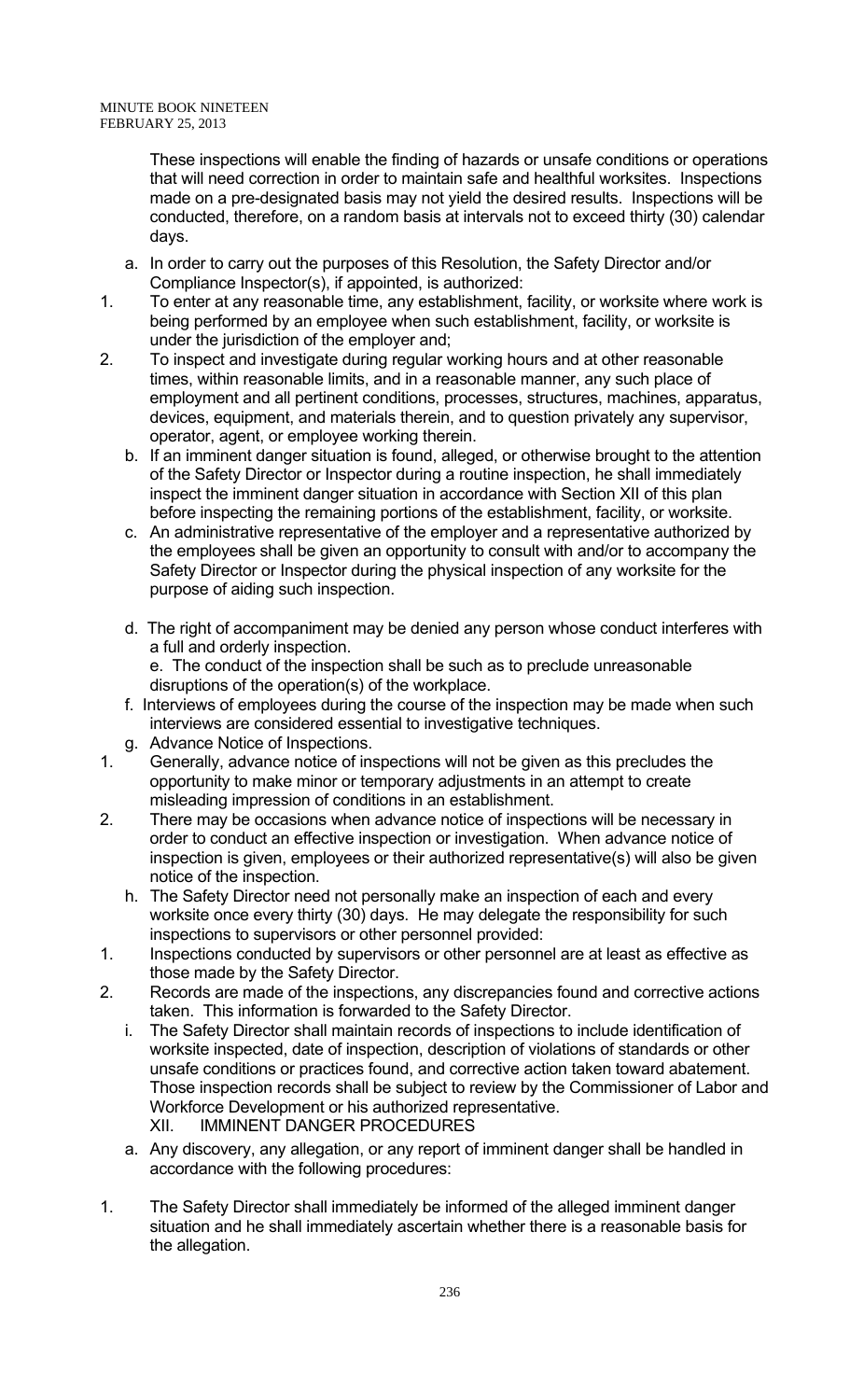- 2. If the alleged imminent danger situation is determined to have merit by the Safety Director, he shall make or cause to be made an immediate inspection of the alleged imminent danger location.
- 3. As soon as it is concluded from such inspection that conditions or practices exist which constitutes an imminent danger, the Safety Director or Compliance Inspector shall attempt to have the danger corrected. All employees at the location shall be informed of the danger and the supervisor or person in charge of the worksite shall be requested to remove employees from the area, if deemed necessary.
- 4. The administrative or operational head of the workplace in which the imminent danger exists, or his authorized representative, shall be responsible for determining the manner in which the imminent danger situation will be abated. This shall be done in cooperation with the Safety Director or Compliance Inspector and to the mutual satisfaction of all parties involved.
- 5. The imminent danger shall be deemed abated if:
- i. The imminence of the danger has been eliminated by removal of employees from the area of danger.
- ii. Conditions or practices which resulted in the imminent danger have been eliminated or corrected to the point where an unsafe condition or practice no longer exists.
- 6. A written report shall be made by or to the Safety Director describing in detail the imminent danger and its abatement. This report will be maintained by the Safety Director in accordance with subsection (i) of Section XI of this plan.
- b. Refusal to Abate.
- 1. Any refusal to abate an imminent danger situation shall be reported to the Safety Director and Chief Executive Officer immediately.
- 2. The Safety Director and/or Chief Executive Officer shall take whatever action may be necessary to achieve abatement. XIII. ABATEMENT ORDERS AND HEARINGS
	- a. Whenever, as a result of an inspection or investigation, the Safety Director or Compliance Inspector(s) finds that a worksite is not in compliance with the standards, rules or regulations pursuant to this plan and is unable to negotiate abatement with the administrative or operational head of the worksite within a reasonable period of time, the Safety Director shall:
- 1. Issue an abatement order to the head of the worksite.
- 2. Post or cause to be posted, a copy of the abatement order at or near each location referred to in the abatement order.
	- b. Abatement orders shall contain the following information:
- 1. The standard, rule, or regulation which was found to violated.
- 2. A description of the nature and location of the violation.
- 3. A description of what is required to abate or correct the violation.
- 4. A reasonable period of time during which the violation must be abated or corrected.
	- c. At any time within ten (10) days after receipt of an abatement order, anyone affected by the order may advise the Safety Director in writing of any objections to the terms and conditions of the order. Upon receipt of such objections, the Safety Director shall act promptly to hold a hearing with all interested and/or responsible parties in an effort to resolve any objections. Following such hearing, the Safety Director shall, within three (3) working days, issue an abatement order and such subsequent order shall be binding on all parties and shall be final. XIV. PENALTIES
		- a. No civil or criminal penalties shall be issued against any official, employee, or any other person for failure to comply with safety and health standards or any rules or regulations issued pursuant to this Program Plan.
		- b. Any employee, regardless of status, who willfully and/or repeatedly violates, or causes to be violated, any safety and health standard, rule, or regulation or any abatement order shall be subject to disciplinary action by the appointing authority. It shall be the duty of the appointing authority to administer discipline by taking action in one of the following ways as appropriate and warranted:
- 1. Oral reprimand.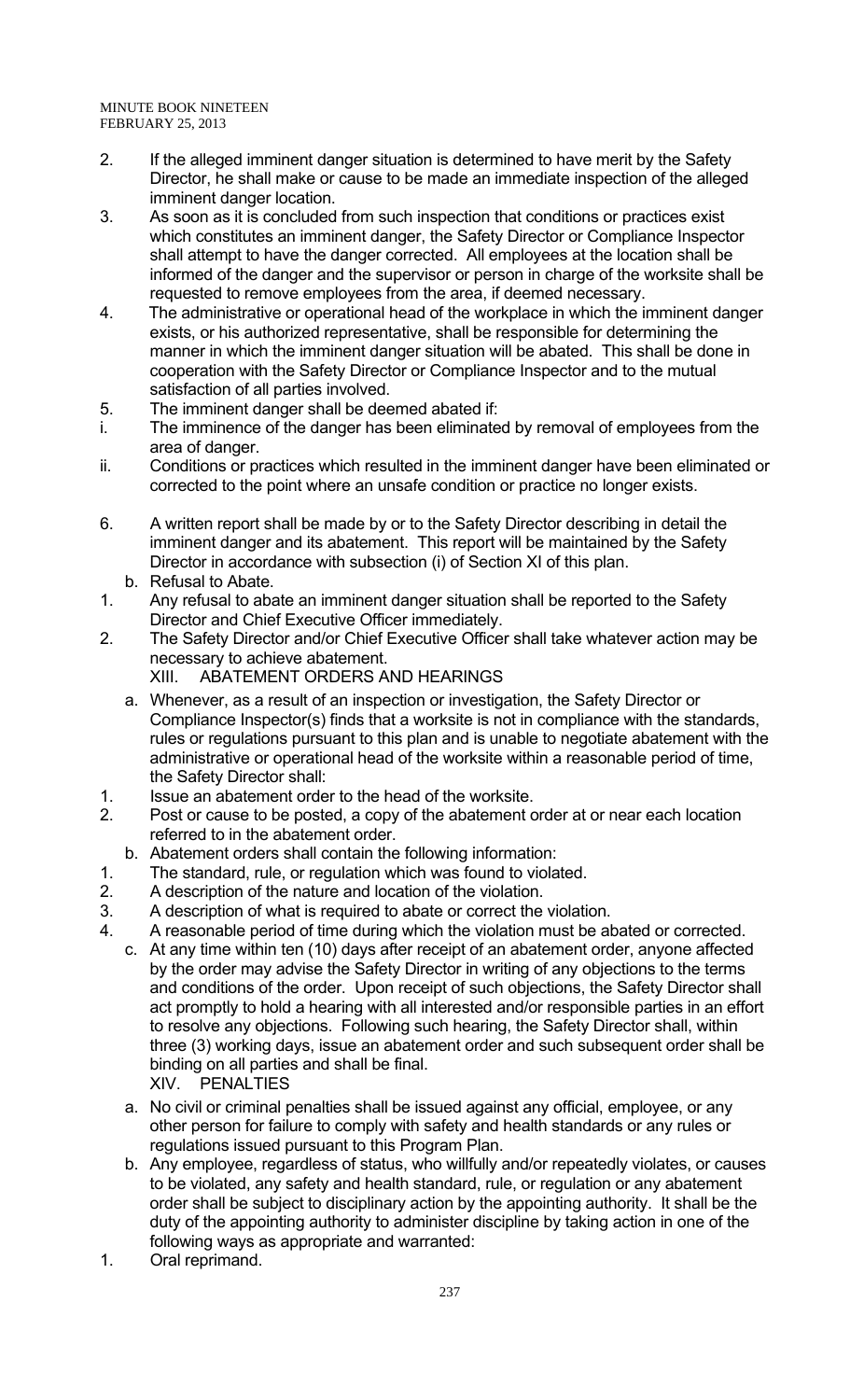- 2. Written reprimand.
- 3. Suspension for three (3) or more working days.
- 4. Termination of employment.
	- XV. CONFIDENTIALITY OF PRIVILEGED INFORMATION

 All information obtained by or reported to the Safety Director pursuant to this plan of operation or the legislation (resolution, or executive order) enabling this Occupational Safety and Health Program Plan which contains or might reveal information which is otherwise privileged shall be considered confidential. Such information may be disclosed to other officials or employees concerned with carrying out this Program Plan or when relevant in any proceeding under this Program Plan. Such information may also be disclosed to the Commissioner of Labor and Workforce Development or their authorized representatives in carrying out their duties under the Tennessee Occupational Safety and Health Act of 1972.

### XVI. DISCRIMINATION INVESTIGATIONS AND SANCTIONS

The Rule of Tennessee Department of Labor and Workforce Development Occupational Safety and Health, DISCRIMINATION AGAINST EMPLOYEES EXERCISING RIGHTS UNDER THE OCCUPATIONAL SAFETY AND HEALTH ACT OF 1972 0800-01-08, as authorized by T.C.A., Title 50. The agency agrees that any employee who believes they have been discriminated against or discharged in violation of Tenn. Code Ann § 50-3-409 can file a complaint with their agency or Safety Director within 30 days, after the alleged discrimination occurred. Also, the agency agrees the employee has a right to file their complaint with the Commissioner of Labor and Workforce Development within the same 30 day period. The Commissioner of Labor and Workforce Development may investigate such complaints, make recommendations, and/or issue a written notification of a violation. XVII. COMPLIANCE WITH OTHER LAWS NOT EXCUSED

- a. Compliance with any other law, statute, resolution, or executive order, which regulates safety and health in employment and places of employment, shall not excuse the employer, the employee, or any other person from compliance with the provisions of this Program Plan.
- b. Compliance with any provisions of this Program Plan or any standard, rule, regulation, or order issued pursuant to this Program Plan shall not excuse the employer, the employee, or any other person from compliance with the law, statue, resolution, or executive order, as applicable, regulating and promoting safety and health unless such law, statute, resolution, or executive order, as applicable, is specifically repealed.

Signature: Safety Director, Occupational Safety and Health and Date

## **APPENDIX - I WORK LOCATIONS**

#### (ORGANIZATIONAL CHART)

**{For this section make a list of each work location wherein (City/County/etc) your employees work, such as Street Department, Fire Hall, City Hall, Courthouse, Jail, Sheriff Department, Each School, etc. covered under this Program Plan. Include, the address for the workplace, phone number at that workplace, and number of employees who work there.}** 

An Example:

Sheriff Department - 45 employees 1234 Main Street Chattanooga, TN 37415 423-345-6789

East High School - 82 employees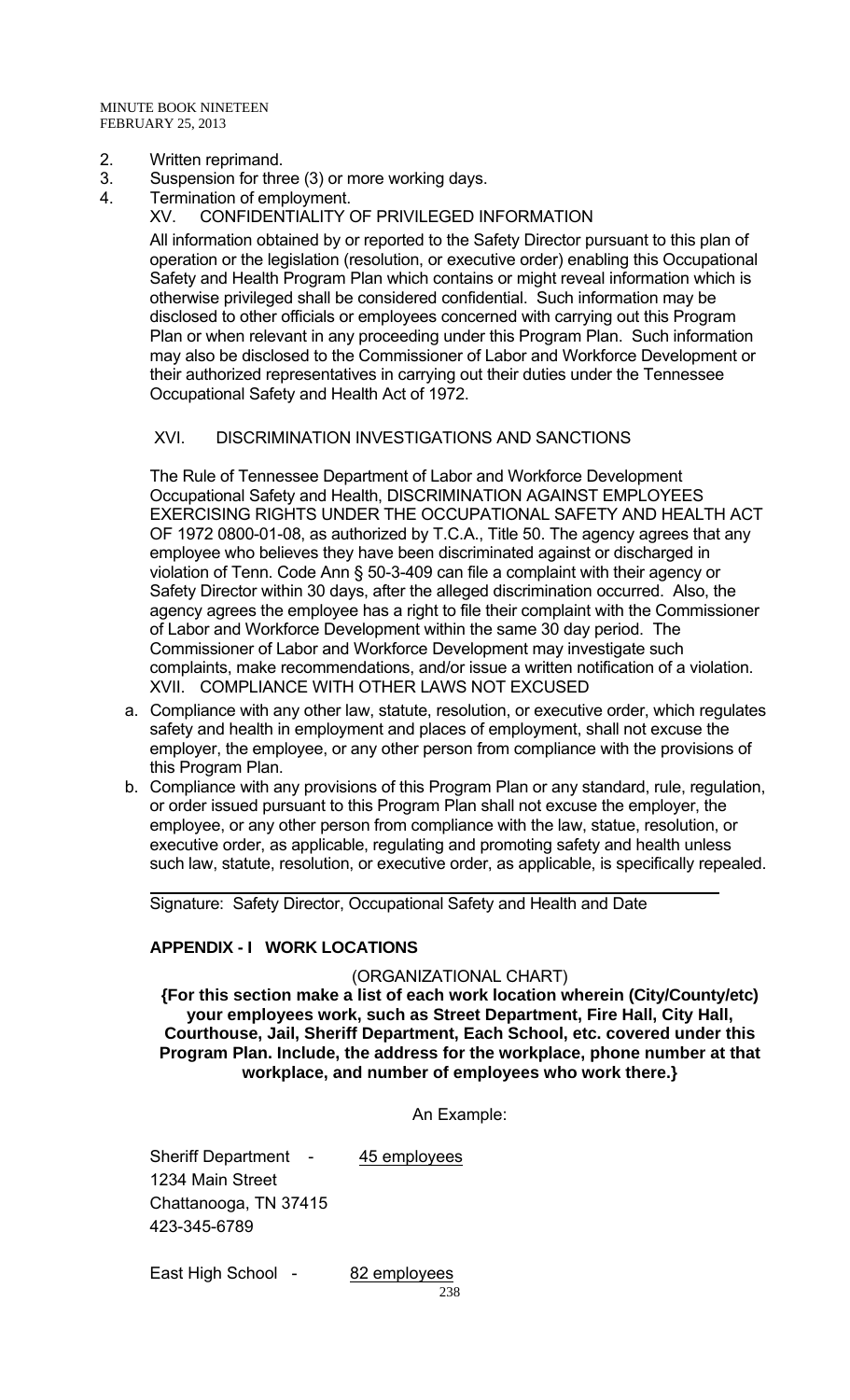4567 Garden Avenue Chattanooga, TN 37415 423-222-5555

# TOTAL NUMBER OF EMPLOYEES : 127

*{Once each work location has been listed, record the total number of employees that the county employees.}*

# **APPENDIX – II NOTICE TO ALL EMPLOYEES**

NOTICE TO ALL EMPLOYEES OF SUMNER COUNTY

The Tennessee Occupational Safety and Health Act of 1972 provide job safety and health protection for Tennessee workers through the promotion of safe and healthful working conditions. Under a plan reviewed by the Tennessee Department of Labor and Workforce Development, this government, as an employer, is responsible for administering the Act to its employees. Safety and health standards are the same as State standards and jobsite inspections will be conducted to insure compliance with the Act.

Employees shall be furnished conditions of employment and a place of employment free from recognized hazards that are causing or are likely to cause death or serious injury or harm to employees.

Each employee shall comply with occupational safety and health standards and all rules, regulations, and orders issued pursuant to this Program Plan which are applicable to his or her own actions and conduct.

Each employee shall be notified by the placing upon bulletin boards or other places of common passage of any application for a temporary variance from any standard or regulation.

Each employee shall be given the opportunity to participate in any hearing which concerns an application for a variance from a standard.

Any employee who may be adversely affected by a standard or variance issued pursuant to this Program Plan may file a petition with the Safety Director or Tony Southern.

Any employee who has been exposed or is being exposed to toxic materials or harmful physical agents in concentrations or at levels in excess of that provided for by an applicable standard shall be notified by the employer and informed of such exposure and corrective action being taken.

Subject to regulations issued pursuant to this Program Plan, any employee or authorized representative(s) of employees shall be given the right to request an inspection.

No employee shall be discharged or discriminated against because such employee has filed any complaint or instituted or caused to be instituted any proceedings or inspection under, or relating to, this Program Plan.

Any employee who believes he or she has been discriminated against or discharged in violation of these sections may, within thirty (30) days after such violation occurs, have an opportunity to appear in a hearing before **Tony Southern** for assistance in obtaining relief or to file a complaint with the Commissioner of Labor and Workforce Development alleging such discrimination.

A copy of the Occupational Safety and Health Program Plan for the Employees of Sumner County is available for inspection by any employee at Risk Management for Sumner County during regular office hours.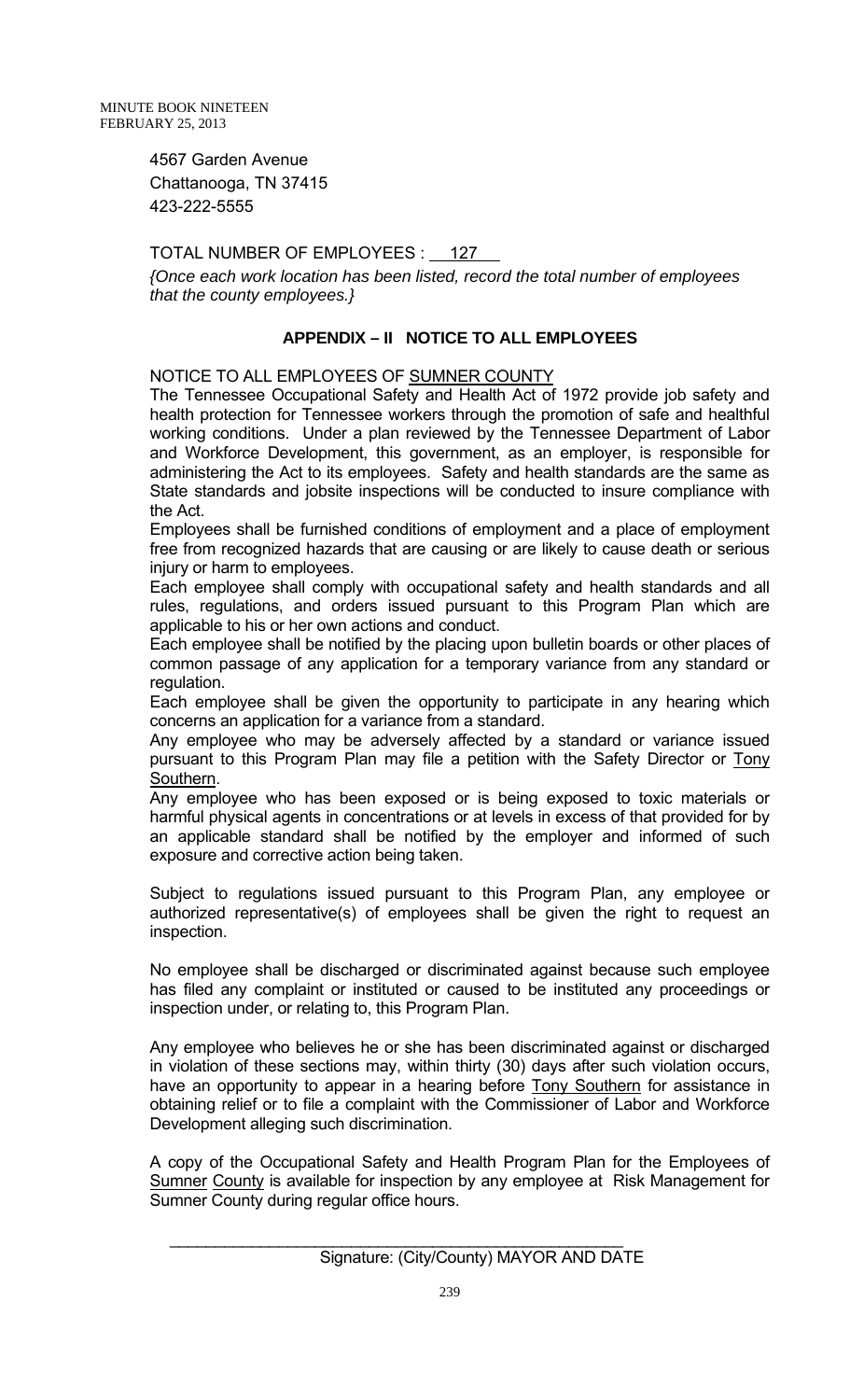### **APPENDIX - III PROGRAM PLAN BUDGET OR Use This Statement:**

#### STATEMENT OF FINANCIAL RESOURCE AVAILABILITY

Be assured that (Name of local government) Sumner County has sufficient financial resources available or will make sufficient financial resources available as may be required in order to administer and staff its Occupational Safety and Health Program Plan and to comply with standards.

### **APPENDIX – IV ACCIDENT REPORTING PROCEDURES**

- (1-15) Employees shall report all accidents, injuries, or illnesses directly to the Safety Director as soon as possible, but not later than twenty-four (24) hours after the occurrence. Such reports may be verbal or in writing. All fatalities or accidents involving the hospitalization of three (3) or more employees shall be reported to the Safety Director and/or record keeper immediately, either by telephone or verbally, and will be followed by a written report within four (4) hours after their occurrence. The Safety Director will insure completion of required reports and records in accordance with Section VIII of the basic plan.
- (16-50) Employees shall report all accidents, injuries, or illnesses to their supervisor as soon as possible, but not later than two (2) hours after the occurrence. All fatalities or accidents involving the hospitalization of three (3) or more employees shall be reported to the Safety Director and/or record keeper immediately, either by telephone or verbally, and will be followed by a written report within four (4) hours after their occurrence. The supervisor will investigate the accident or illness, complete an accident report, and forward the accident report to the Safety Director and/or record keeper within twenty-four (24) hours of the time the accident or injury occurred or the time of the first report of the illness.
- (51-250) Employees shall report all accidents, injuries, or illnesses to their supervisors as soon as possible, but not later than two (2) hours after the occurrence. The supervisor will provide the Safety Director and/or record keeper with the name of the injured or ill employee and a brief description of the accident or illness by telephone as soon as possible, but not later than four (4) hours, after the accident or injury occurred or the time of the first report of the illness. All fatalities or accidents involving the hospitalization of three (3) or more employees shall be reported to the Safety Director and/or record keeper immediately, either by telephone or verbally, and will be followed by a written report within four (4) hours after their occurrence. The supervisor will then make a thorough investigation of the accident or illness (with the assistance of the Safety Director or Compliance Inspector, if necessary) and will complete a written report on the accident or illness and forward it to the Safety Director within seventytwo (72) hours after the accident, injury, or first report of illness and will provide one (1) copy of the written report to the record keeper.
- (251-Plus) Employees shall report all accidents, injuries, or illnesses to their supervisors as soon as possible, but not later than two (2) hours after their occurrence. The supervisor will provide the administrative head of the department with a verbal or telephone report of the accident as soon as possible, but not later than four (4) hours, after the accident. If the accident involves loss of consciousness, a fatality, broken bones, severed body member, or third degree burns, the Safety Director will be notified by telephone immediately and will be given the name of the injured, a description of the injury, and a brief description of how the accident occurred. The supervisor or the administrative head of the accident within seventy-two (72) hours after the accident occurred (four (4) hours in the event of accidents involving a fatality or the hospitalization of three (3) or more employees).

Since Workers Compensation Form 6A or OSHA NO. 301 Form must be completed; all reports submitted in writing to the person responsible for recordkeeping shall include the following information as a minimum:

- 1. Accident location, if different from employer's mailing address and state whether accident occurred on premises owned or operated by employer.
- 2. Name, social security number, home address, age, sex, and occupation (regular job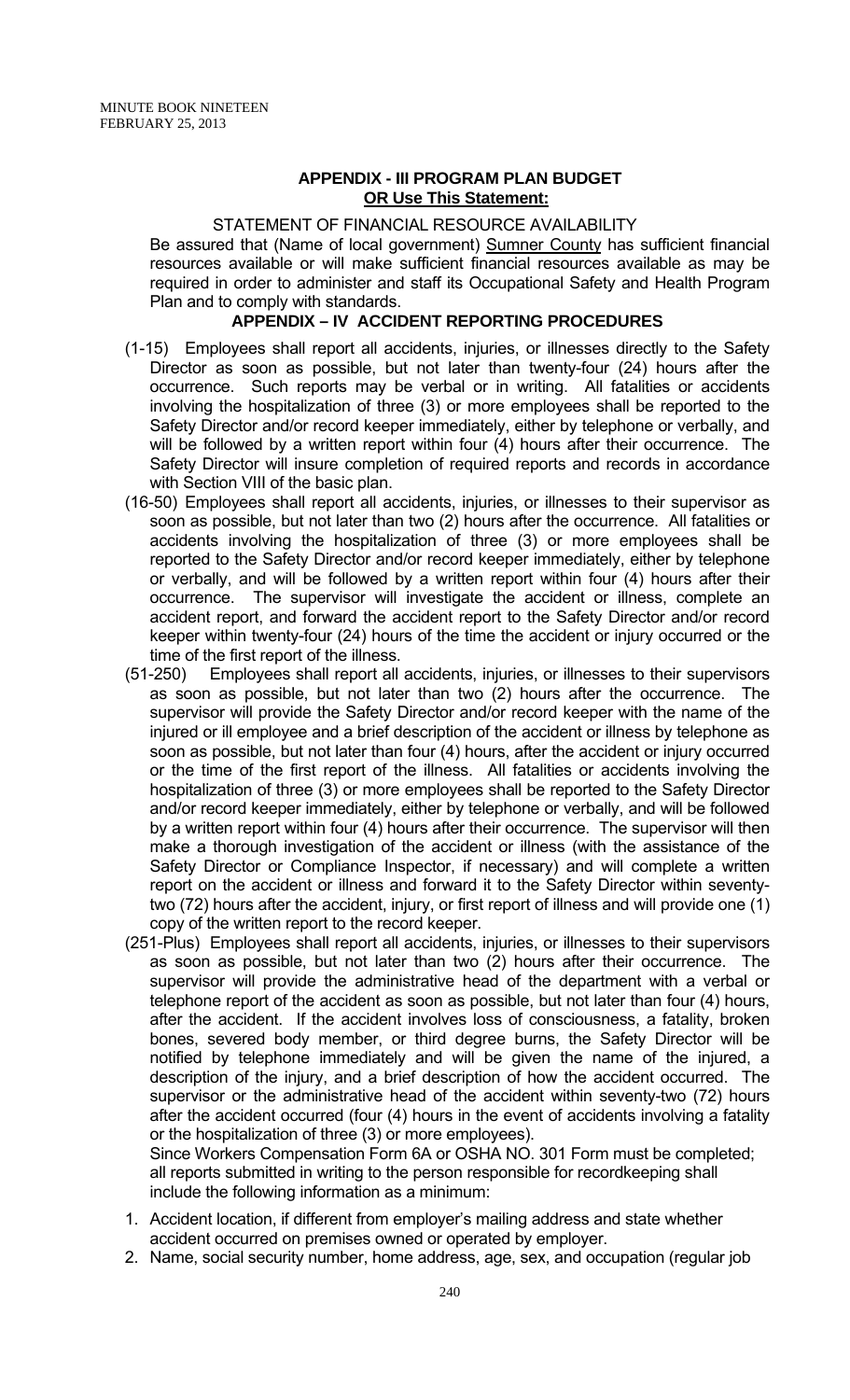title) of injured or ill employee.

- 3. Title of the department or division in which the injured or ill employee is normally employed.
- 4. Specific description of what the employee was doing when injured.
- 5. Specific description of how the accident occurred.
- 6. A description of the injury or illness in detail and the part of the body affected.
- 7. Name of the object or substance which directly injured the employee.
- 8. Date and time of injury or diagnosis of illness.
- 9. Name and address of physician, if applicable.

10. If employee was hospitalized, name and address of hospital. 11. Date of report.

**NOTE: A procedure such as one of those listed above or similar information is necessary to satisfy Item Number 4 listed under PROGRAM PLAN in Section V. ADMINISTRATION, Part b of the Tennessee Occupational Safety and Health Plan**. This information may be submitted in flow chart form instead of in narrative form if desired. These procedures may be modified in any way to fit local situations as they have been prepared as a guide only.

The four (4) procedures listed above are based upon the size of the work force and relative complexity of the organization. The approximate size of the organization for which each procedure is suggested is indicated in parenthesis in the left hand margin at the beginning, i.e., (1-15), (16-50), (51-250), and (251 Plus), and the figures relate to the total number of employees including the Chief Executive Officer but excluding the governing body (County Court, City Council, Board of Directors, etc.).

Generally, the more simple an accident reporting procedure is, the more effective it is. Please select the one procedure listed above, or prepare a similar procedure or flow chart, which most nearly fits what will be the most effective for your local situation. Note also that the specific information listed for written reports applies to all three of the procedures listed for those organizations with sixteen (16) or more employees.

### **1302-12 A RESOLUTION ACCEPTING THE BOND OF THE FINANCE DIRECTOR FOR SUMNER COUNTY, TENNESSEE**

**BE IT RESOLVED** by the Sumner County Board of County Commissioners meeting in regular session on this the 25<sup>th</sup> day of February, 2013, that this body hereby accepts the \$100,000.00 bond for Finance Director, David Lawing; and **BE IT FURTHER RESOLVED** that this bond shall serve for both requirements for the 2002 and 2012 Financial Management Acts.

Tax Refunds were presented for approval as follows:

| • Joy Leggett Andal, TR       | \$240.94   |
|-------------------------------|------------|
| • Davidson Academy            | \$1,758.00 |
| • W. Gene etux Ruth M. Hughes | \$264.00   |

 Chairman Hyde declared the Consent Agenda items approved by unanimous voice vote of the body.

\_\_\_\_\_\_\_\_\_\_\_\_\_\_\_\_\_\_\_\_\_\_\_\_\_\_\_\_\_\_\_\_\_\_\_\_\_\_\_\_\_\_\_\_\_\_\_\_\_\_\_\_\_\_\_\_\_\_\_\_\_\_\_\_

## **REPORT FROM COUNTY OFFICIALS**

County Officials filed the following reports: County Investments, County General Fund, County Debt Service Fund, County Highway Fund, County Capital Outlay Fund, School General Purpose Fund, School Federal Projects Fund, School Food Service Fund, Employee Health Insurance Trust Fund, Employee Dental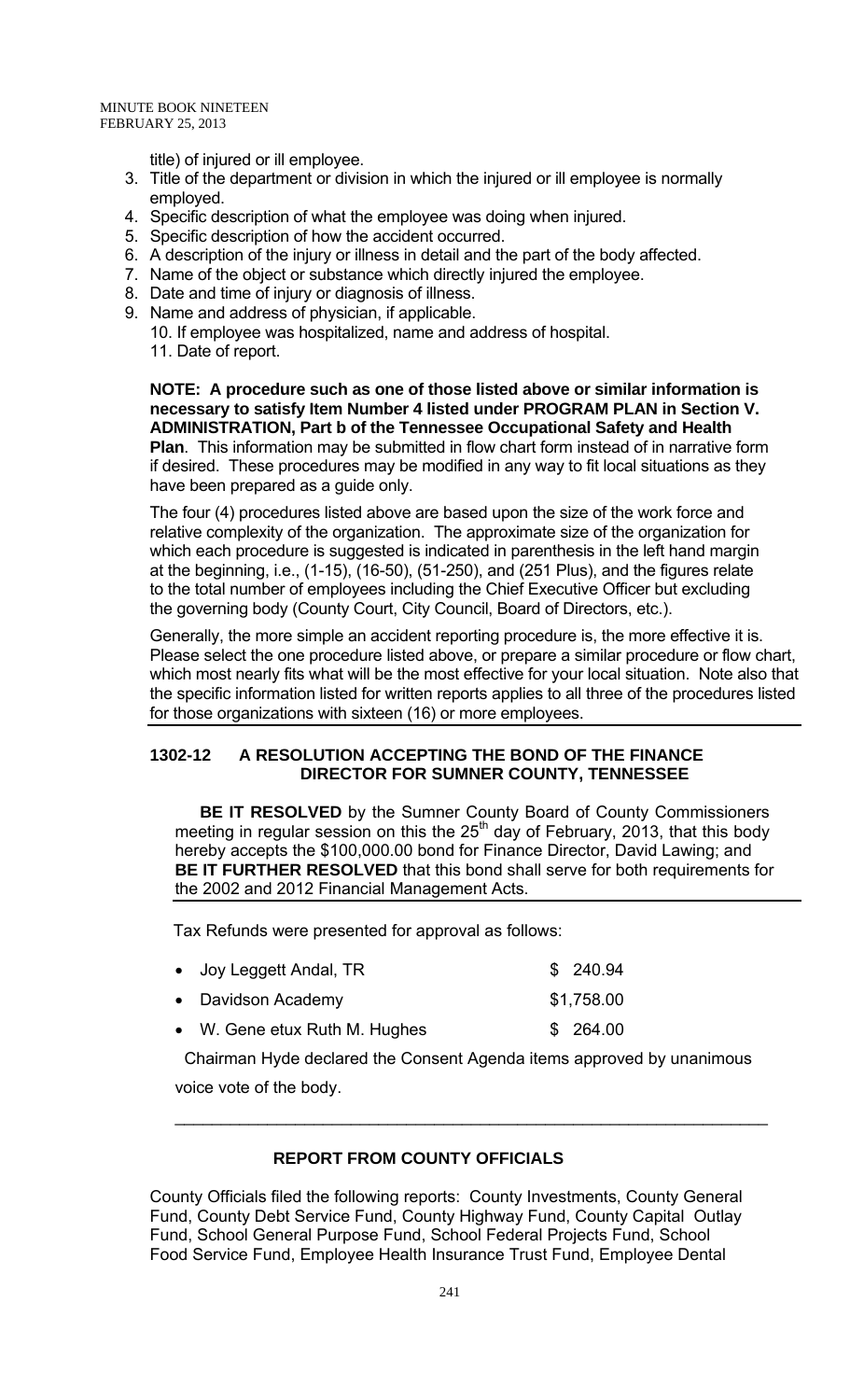Insurance Trust Fund, Casualty Insurance Trust Fund, County Trustee Funds, Special Reports: County Dental Insurance Claim Payments, County Health Insurance Claim Payments, County Property Tax Collections, County EMS Billing/Collections/Balances, County Sales Tax Collections, County Wheel Tax Collections, County Tax Rates/Property Values and County School Loan Program Rates. Approval of the filing of these records does not certify to the accuracy of the documents.

Chairman Hyde introduced the following resolution:

### **1303-NOT A RESOLUTION TO APPROVE AND ACCEPT APPLICATIONS FOR NOTARY PUBLIC POSITIONS AND PERSONAL SURETY GUARANTORS**

 **WHEREAS,** according to the law of the State of Tennessee, an individual must apply for the office of Notary Public in the county of residence, or of their principal place of business; and

 **WHEREAS**, state statute requires personal sureties making bonds for Notaries publics to be approved by the Sumner County Commission; and

 **WHEREAS,** said applicant must be approved by the County Commission assembled; and

 **WHEREAS,** Bill Kemp, Sumner County Clerk, has certified according to the records of his office that the persons named on the attached listing labeled "SUMNER COUNTY NOTARY PUBLIC APPLICATIONS and SURETY GUARANTORS" have duly applied for the positions so sought; and

## **BE IT FURTHER RESOLVED THAT THIS TAKE EFFECT FROM AND AFTER PASSAGE.**

Upon motion of Commissioner Matthews, seconded by Commissioner Akins, voting was recorded in the following manner:

 **–––––––––––––––––––––––––––––––––––––––––––––––––––––––––**

The electronic vote was recorded in the following manner:

| <b>NOTARIES</b> | Yes: 23 |               | <b>No: 0</b> | Abs: 0       | 07:11 PM |
|-----------------|---------|---------------|--------------|--------------|----------|
| Guthrie         | Y       | Pospisil      | Y            |              |          |
| Skidmore        | Y       | P. Freels     | Y            | <b>Stone</b> |          |
| <b>Hughes</b>   | Y       | Kimbrough     | Y            | Goode        | Y        |
| Moser           | Y       | <b>Decker</b> | Y            | Hyde         | Y        |
| <b>Brown</b>    | Y       | Vaughn        | Y            | LeMarbre     | Y        |
| <b>Matthews</b> | Y       | Harris        | Y            | Ring         |          |
| Utley           | Y       | Satterfield   | Y            | F. Freels    | Y        |
| <b>Akins</b>    |         | Taylor        |              | Geminden     |          |

Chairman Hyde declared the election of Notaries Public by the body.

\_\_\_\_\_\_\_\_\_\_\_\_\_\_\_\_\_\_\_\_\_\_\_\_\_\_\_\_\_\_\_\_\_\_\_\_\_\_\_\_\_\_\_\_\_\_\_\_\_\_\_\_\_\_\_\_\_\_\_\_\_\_\_\_\_\_\_\_\_

## **COMMITTEE ON COMMITTEES**

Commissioner Taylor stated that Commissioner Kirk Moser resigned his position on the Budget Committee and Committee on Committees nominated Commissioner Harris to replace him. Upon motion by Commissioner Taylor, seconded by Commissioner Frank Freels, the nomination was approved by unanimous voice vote of the body.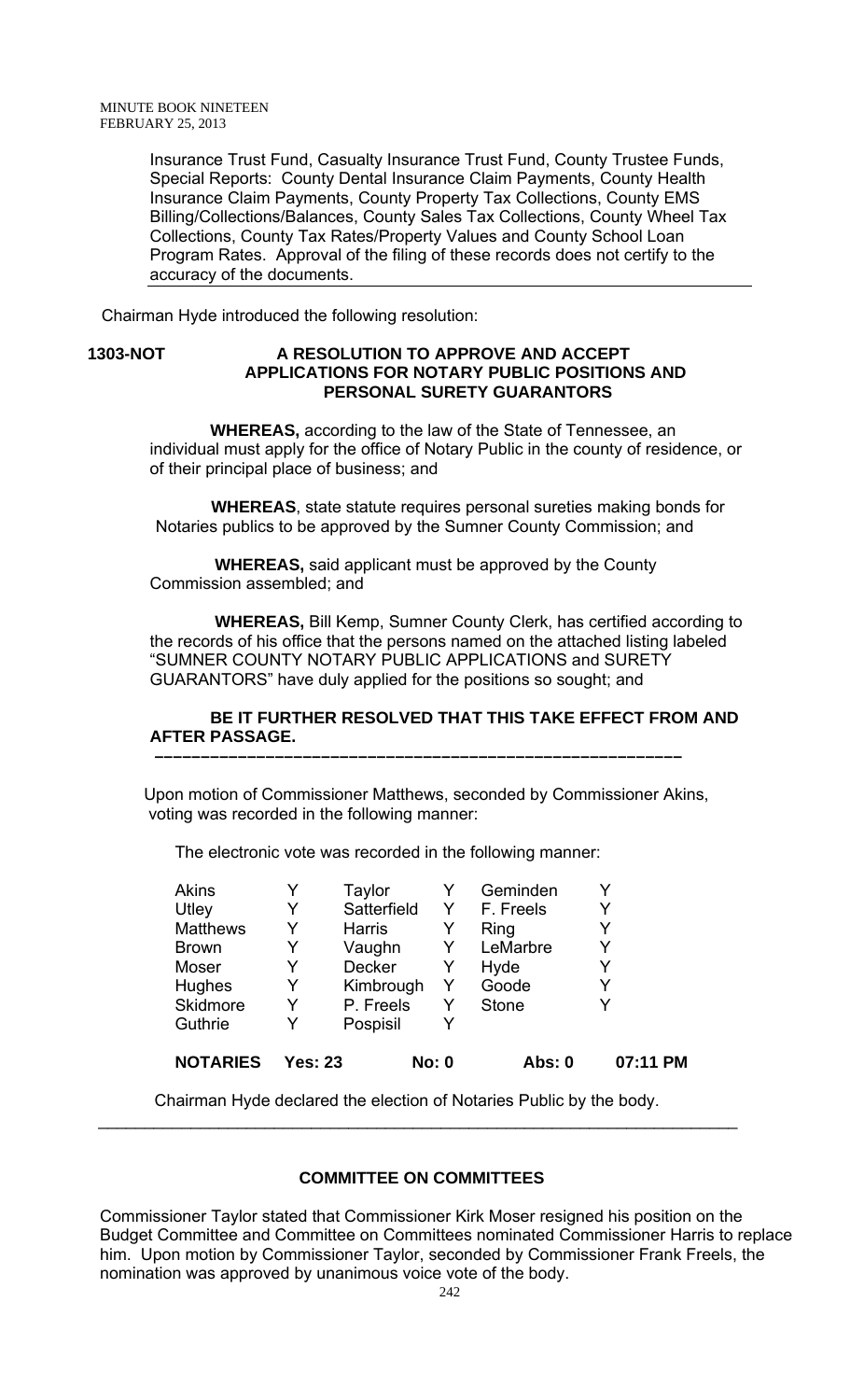Commissioner Taylor stated that Commissioner Jerry Stone resigned his position on the Committee on Committees. Committee on Committees nominated Commissioner Kirk Moser to replace Commissioner Stone. Upon motion by Commissioner Taylor, seconded by Commissioner Vaughn, the Commission, by unanimous voice. voted to elect Commissioner Moser to fill the vacancy on the Committee on Committees.

Commissioner Taylor introduced the following citizen (freeholder) position expiring and presently held by Tom Neal. County Executive Anthony Holt recommended that Mr. Neal serve another term. Upon motion of Commissioner Taylor, seconded by Commissioner Geminden, the Commission voted to elect Mr. Neal to another term.

Commissioner Taylor brought forth the recommendation of County Executive Anthony Holt that Terry Smith serve another six-year term on the Hendersonville Industrial Development Board. Upon motion of Commissioner Taylor, seconded by Commissioner LeMarbre, the Commission voted unanimously to elect Mr. Smith for another term.

Commissioner Taylor brought forth the Airport Authority members (8) eight vacant and/or holdover positions as follows:

| <b>OLD MEMBERS:</b>                                   | <b>NEW MEMBERS AND TERM ENDING:</b>                       |
|-------------------------------------------------------|-----------------------------------------------------------|
| Charles Moore, July 2013                              | Charles Moore, July 2013 (old member)                     |
| Sue McPherson, November 2011                          | Don Drayton, November 2016 (Pilot)                        |
| Tom Graves, July 2015                                 | John Berwin, July 2015 (Pilot)                            |
| Jerry Kirby, November 2013<br>(resigned)              | Steve Nelson, November 2013 (Pilot)                       |
| Wayne Hooper, July 2014                               | Wayne Hooper, July 2014 (old member)                      |
| David Hunter, July 2010                               | Bill Taylor, July 2015 (Pilot)                            |
| Tim Adair, July 2011                                  | Tim Lynch, Jr. 2016 (Pilot)                               |
| Dan Downs, July 2014                                  | Dan Downs, July 2014                                      |
| Richard D. Coker, November 2012                       | Jim Egan, November 2017 (Pilot)                           |
| Kevin McCutcheon, July 2012                           | Ben Williams, July 2017 (managed military air<br>base)    |
| David Blankenship, July 2012<br>(A.A. says July 2013) | Don Dickerson, July 2017 or July 2018<br>(retired Marine) |

Upon motion of Commissioner Goode, seconded by Commissioner Akins, the Commission voted unanimously to group the nominations. The motion carried by unanimous voice vote. Commissioner Taylor moved, seconded by Commissioner Geminden, to approve the appointments to the Airport Authority. The motion carried by unanimous voice vote of the body.

 $\_$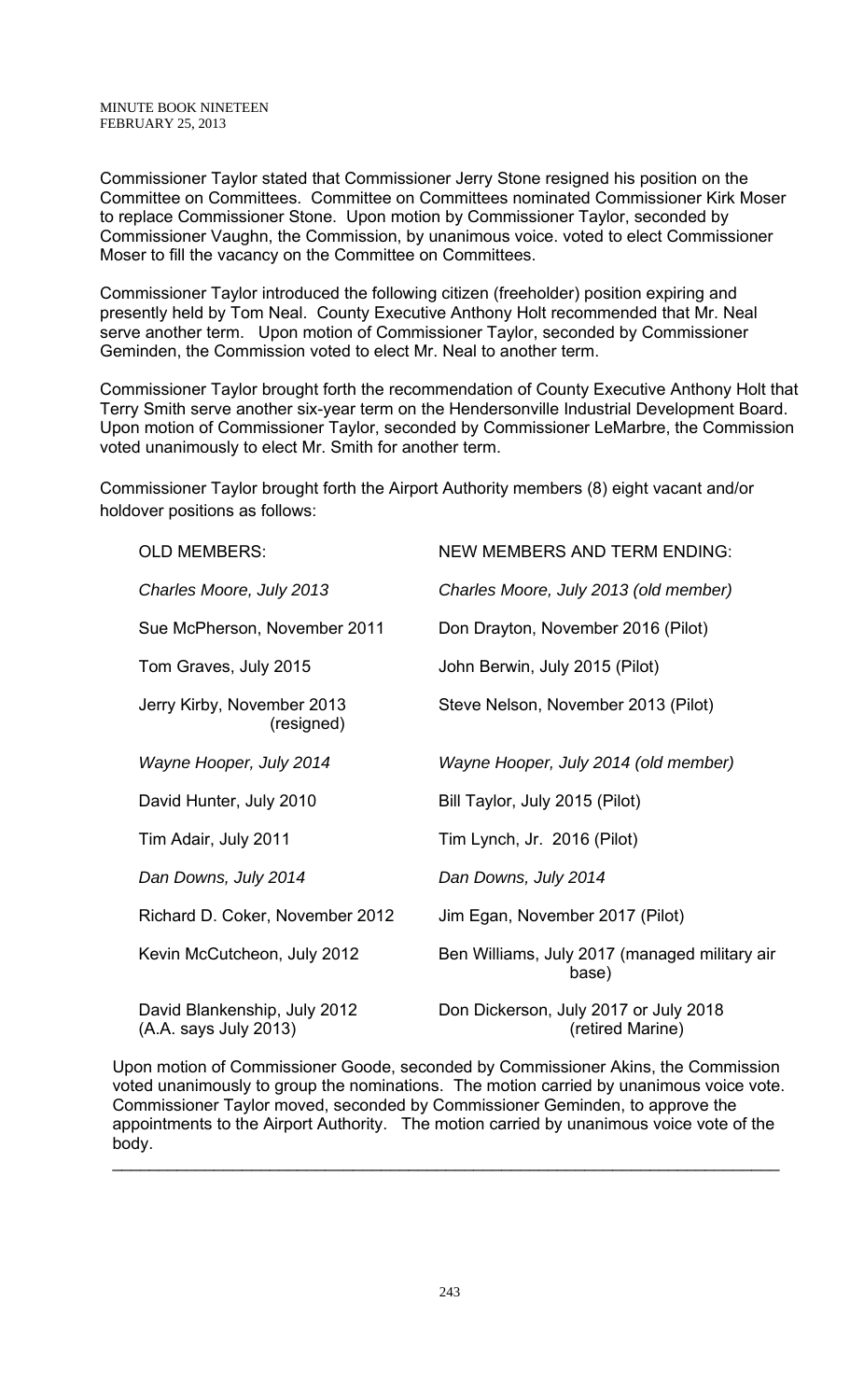Commissioner Taylor noted the following appointments for next month:

• Board of Tourism Expiring Terms of Jimmy Johnston and Charles Brewton, Citizens

#### **HIGHWAY COMMISSION**

**\_\_\_\_\_\_\_\_\_\_\_\_\_\_\_\_\_\_\_\_\_\_\_\_\_\_\_\_\_\_\_\_\_\_\_\_\_\_\_\_\_\_\_\_\_\_\_\_\_\_\_\_\_\_\_\_\_\_\_\_\_\_\_\_\_\_\_\_\_** 

\_\_\_\_\_\_\_\_\_\_\_\_\_\_\_\_\_\_\_\_\_\_\_\_\_\_\_\_\_\_\_\_\_\_\_\_\_\_\_\_\_\_\_\_\_\_\_\_\_\_\_\_\_\_\_\_\_\_\_\_\_\_\_\_\_\_\_\_\_\_\_\_\_\_\_

There was no report from the Highway Commission.

### **EDUCATION COMMITTEE**

Commissioner Decker reported that the new Ad Hoc School Safety And Implementation Committee would take care of the school safety matter.

**\_\_\_\_\_\_\_\_\_\_\_\_\_\_\_\_\_\_\_\_\_\_\_\_\_\_\_\_\_\_\_\_\_\_\_\_\_\_\_\_\_\_\_\_\_\_\_\_\_\_\_\_\_\_\_\_\_\_\_\_\_\_\_\_\_\_\_\_\_** 

### **GENERAL OPERATIONS COMMITTEE**

Commissioner Skidmore reported that the General Operations Committee members voted to allocate additional space to Children are People, Inc., on Winchester Street. The additional space soon to be vacated by the Emergency Medical Services Department was designated for the Gallatin Volunteer Fire Department.

#### **EMERGENCY SERVICES COMMITTEE**

**\_\_\_\_\_\_\_\_\_\_\_\_\_\_\_\_\_\_\_\_\_\_\_\_\_\_\_\_\_\_\_\_\_\_\_\_\_\_\_\_\_\_\_\_\_\_\_\_\_\_\_\_\_\_\_\_\_\_\_\_\_\_\_\_\_\_\_\_\_** 

 Commissioner Vaughn stated that the Ad Hoc School Safety Committee will meet February 28, 2013, at the new emergency medical services building on Airport Road in Gallatin.

**\_\_\_\_\_\_\_\_\_\_\_\_\_\_\_\_\_\_\_\_\_\_\_\_\_\_\_\_\_\_\_\_\_\_\_\_\_\_\_\_\_\_\_\_\_\_\_\_\_\_\_\_\_\_\_\_\_\_\_\_\_\_\_\_\_\_\_\_\_** 

### **PUBLIC SERVICES COMMITTEE**

There was no report from the Public Services Committee.

### **LEGISLATIVE COMMITTEE**

**\_\_\_\_\_\_\_\_\_\_\_\_\_\_\_\_\_\_\_\_\_\_\_\_\_\_\_\_\_\_\_\_\_\_\_\_\_\_\_\_\_\_\_\_\_\_\_\_\_\_\_\_\_\_\_\_\_\_\_\_\_\_\_\_\_\_\_\_\_** 

There was no report from the Legislative Committee.

### **BUDGET COMMITTEE**

**\_\_\_\_\_\_\_\_\_\_\_\_\_\_\_\_\_\_\_\_\_\_\_\_\_\_\_\_\_\_\_\_\_\_\_\_\_\_\_\_\_\_\_\_\_\_\_\_\_\_\_\_\_\_\_\_\_\_\_\_\_\_\_\_\_\_\_\_\_** 

Commissioner Stone introduced the following resolution and moved for approval. The motion was seconded by Commissioner Moser.

**1302-01 A RESOLUTION APPROVING THE LOW BID SUBMITTED BY GRAU GENERAL CONTRACTING FOR THE RENOVATION OF THE DOUGLAS CLARK HOUSE AND APPROPRIATING \$35,000.00 FOR MATCHING FUNDS FROM THE CAPITAL PROJECT FUNDS SUBJECT TO FINAL TDOT APPROVAL** 

 **BE IT RESOLVED** by the Sumner County Board of County Commissioners meeting in regular session on this the 25<sup>th</sup> day of February, 2013, that this body does hereby, subject to TDOT approval of all final project plans and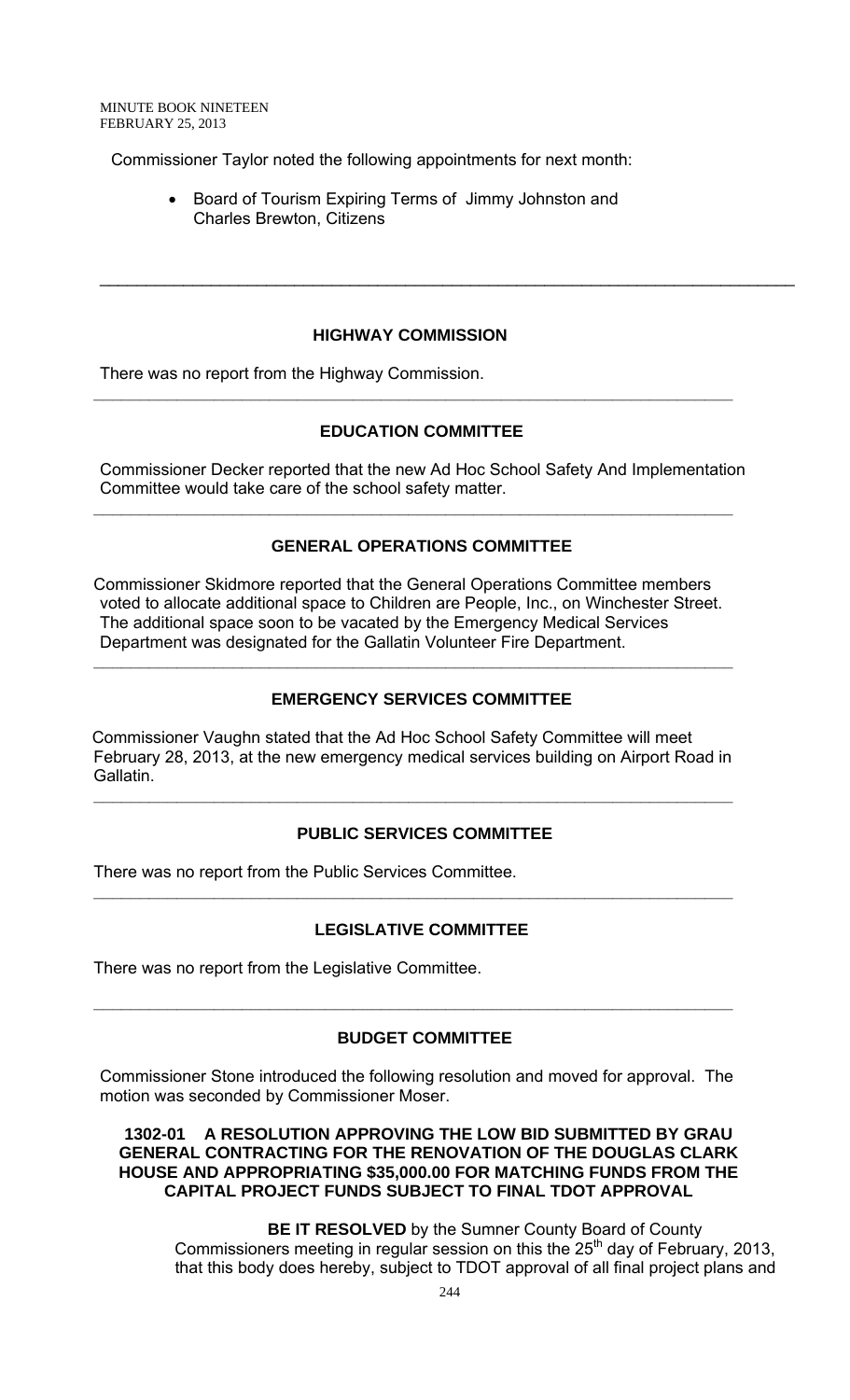procedures; approve the low bid submitted by Grau General Contracting in the amount of \$741,762.00 for the renovation of the Douglas Clark House and appropriating \$35,000.00 from capital project funds for the matching funds for the project as shown on the attachment herewith.

The electronic vote was recorded in the following manner:

| 1302-01         |   | Yes: 23       | <b>No: 0</b> | Abs: 0       |   | 07:18 PM |
|-----------------|---|---------------|--------------|--------------|---|----------|
| Guthrie         | Y | Pospisil      |              |              |   |          |
| <b>Skidmore</b> | Y | P. Freels     | Y            | <b>Stone</b> | Y |          |
| <b>Hughes</b>   | Y | Kimbrough     | Y            | Goode        | Y |          |
| Moser           | Y | <b>Decker</b> | Y            | Hyde         | Y |          |
| <b>Brown</b>    | Y | Vaughn        | Y            | LeMarbre     | Y |          |
| <b>Matthews</b> | Y | Harris        | Y            | Ring         | Y |          |
| Utley           | Y | Satterfield   | Y            | F. Freels    | Y |          |
| <b>Akins</b>    |   | Taylor        |              | Geminden     | Y |          |

Chairman Hyde declared the resolution approved by the body on the first and final reading.

\_\_\_\_\_\_\_\_\_\_\_\_\_\_\_\_\_\_\_\_\_\_\_\_\_\_\_\_\_\_\_\_\_\_\_\_\_\_\_\_\_\_\_\_\_\_\_\_\_\_\_\_\_\_\_\_\_

Commissioner Stone introduced the following resolution and moved for approval. The motion was seconded by Commissioner Frank Freels.

### **1302-02 A RESOLUTION APPROPRIATING \$92,740.00 FOR ADDITIONAL SCOPE OF WORK FOR ERP CONSULTANTS, FOR WIRING WITHIN THE FINANCE DEPARTMENT AND FOR FURNITURE NEEDS FOR IMPLEMENTATION OF THE 2012 ACT**

**BE IT RESOLVED** by the Sumner County Board of County Commissioners meeting in regular session on this the  $25<sup>th</sup>$  day of February, 2013, that this body hereby appropriates \$92,740.00 for additional scope of work for ERP Consultants, for wiring within the Finance Department and for furniture needs for Implementation of the 2012 Act as shown on the attachment herewith.

The electronic vote was recorded in the following manner:

| <b>Akins</b>    | Y | Taylor         |              | Geminden  |   |          |
|-----------------|---|----------------|--------------|-----------|---|----------|
| Utley           |   | Satterfield    |              | F. Freels | Y |          |
| <b>Matthews</b> |   | <b>Harris</b>  |              | Ring      | Y |          |
| <b>Brown</b>    | Y | Vaughn         |              | LeMarbre  | N |          |
| Moser           | Y | <b>Decker</b>  | Y            | Hyde      | Y |          |
| <b>Hughes</b>   | Y | Kimbrough      |              | Skidmore  | Y |          |
| P. Freels       | Y | <b>Stone</b>   |              | Guthrie   | Y |          |
| Pospisil        |   |                |              |           |   |          |
| 1302-02         |   | <b>Yes: 21</b> | <b>No: 1</b> | Abs: 0    |   | 07:20 PM |

Chairman Hyde declared the resolution approved by the body on the first and final reading.

 $\mathcal{L}_\text{max} = \mathcal{L}_\text{max} = \mathcal{L}_\text{max} = \mathcal{L}_\text{max} = \mathcal{L}_\text{max} = \mathcal{L}_\text{max} = \mathcal{L}_\text{max} = \mathcal{L}_\text{max} = \mathcal{L}_\text{max} = \mathcal{L}_\text{max} = \mathcal{L}_\text{max} = \mathcal{L}_\text{max} = \mathcal{L}_\text{max} = \mathcal{L}_\text{max} = \mathcal{L}_\text{max} = \mathcal{L}_\text{max} = \mathcal{L}_\text{max} = \mathcal{L}_\text{max} = \mathcal{$ 

Commissioner Stone introduced the following resolution and moved for approval. The motion was seconded by Commissioner Vaughn.